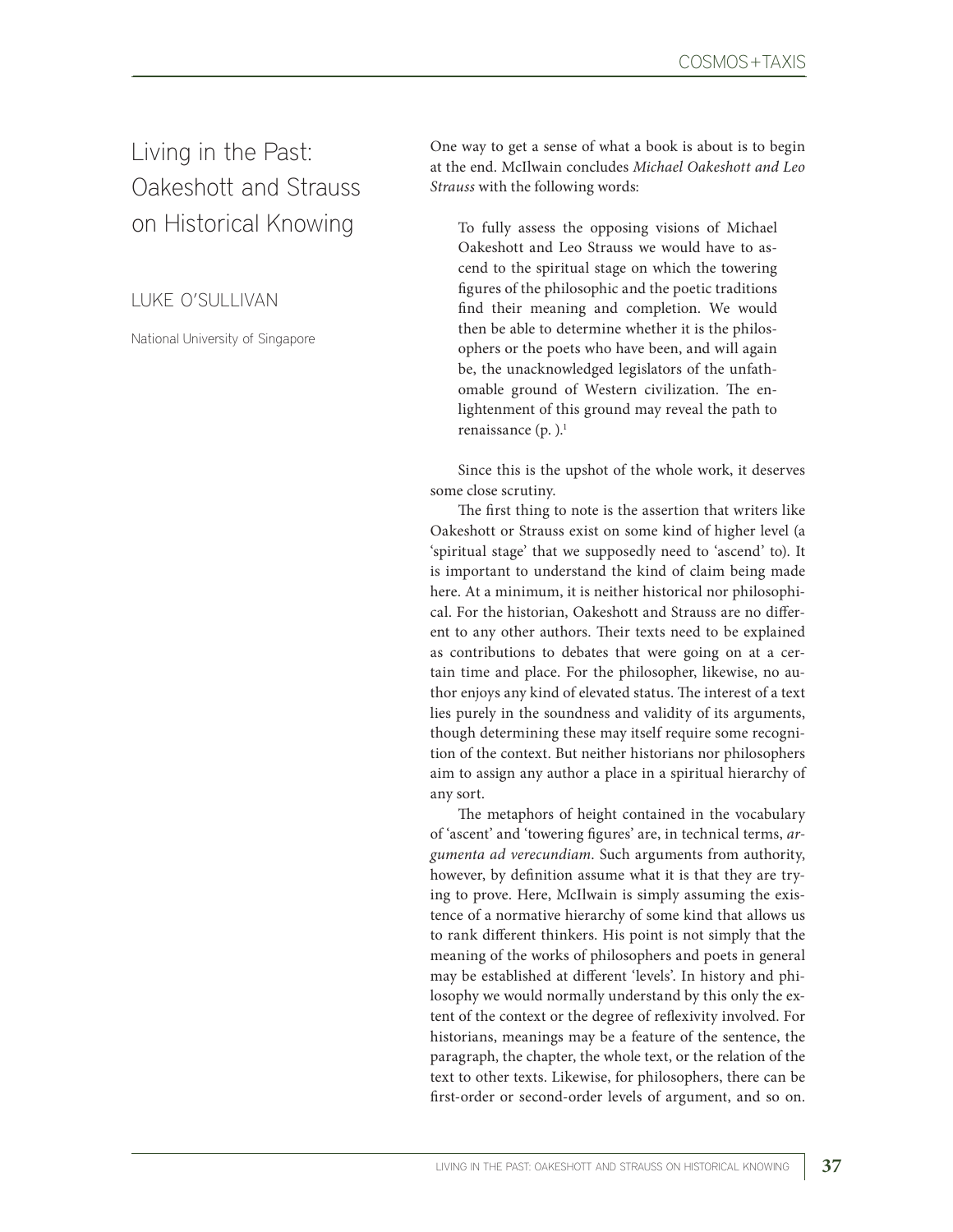But meaning, at least in the sense of intelligibility, does not depend on locating the proposition or text at any kind of 'spiritual stage'. The question of the very existence of such stages does not even come up.

What is meant here by 'meaning', though, is not simply intelligibility. What McIlwain has in mind by 'meaning' is significance or value of some kind. Hence his reference to the 'unfathomable ground of Western civilization'. This phrase is far from self-explanatory, but in McIlwain it is a repetition of an idea taken from Leo Strauss. More specifically, it is an idea that Strauss believed that he had found in the Stoic natural law tradition, in Heidegger, and in the writings of Hermann Cohen on Judaism. Strauss, summarizing his understanding of Stoicism, wrote that: 'The unchangeable and universally valid natural law—a part of which determines natural right, i.e. that with which justice . . . is concerned—is the ground of all positive law.' (Strauss 1983, p. 141). Reviewing *Religion of Reason*, he paraphrased Cohen with apparent approval as saying that 'holiness . . . is the ground of God's being' and that in Judaism, 'the true God becomes the ground of morality or more specifically of the virtues' (Strauss 1983, pp. 238, 246).

For Heidegger, on the other hand, Strauss wrote that 'the true ground of all grounds' is 'the fundamental abyss' (Strauss 1983, p. 30). As Strauss saw, this implied that 'Heidegger understands his great predecessors better than they understood themselves'; and Strauss, according to Thomas Pangle (one of the editors of the series in which McIlwain's book appears), regarded Heidegger as '*the* thinker of our age' (Pangle, 'Introduction' to Strauss 1983, p. 25). In other words, Strauss accepted Heidegger's understanding of the history of philosophy as sound, at least in outline, together with Heidegger's diagnosis that modernity was in a state of crisis. But where Heidegger eventually turned to a neo-pagan vocabulary in which the answer to the crisis was to prepare for the return of the gods, Strauss believed that the best response to the crisis was a revival of the tradition of ancient Western political philosophy, especially the ideas of Plato.

As McIlwain correctly observes, the title of Strauss's *Natural Right and History* was a deliberate allusion to Heidegger's *Being and Time*, filtered through Heidegger's later concern with the history of metaphysics itself as the history of nihilism (p. 70). In *Being and Time*, the alleged problem of the concealment of the meaning of Being in the history of Western metaphysics was not yet identified with the growing nihilism of Western civilization which manifested as 'violence and despair' (Heidegger 1991, p. 245). But by the time Heidegger delivered his lectures on Nietzsche in the late 1930s, he had explicitly connected the two themes (Heidegger 1991, p. 205).<sup>2</sup> The history of Western metaphysics simply was the history of nihilism. Strauss's *Natural Right and History*, which recommended that we embark on a 'quest for wisdom' after the manner of Plato and Aristotle, can thus be read as echoing Heidegger in declaring that 'The contemporary rejection of natural right leads to nihilism — nay, it is identical with nihilism' (Strauss 1953, pp. 5, 36).

In this story, the loss of natural right, which was that part of metaphysics which dealt specifically with the problem of justice, had allowed two trends to emerge in modern thought that were responsible for the current crisis. The first was positivistic scientific materialism which took a narrow view of the nature of reason and identified all knowledge with scientific knowledge leading to an ever-increasing emphasis on the technological exploitation of the world. The second was historicist relativism, which made all values simply a reflection of their own time and place, and hence undermined contemporary values. But if social and political order were once more based on principles of natural right, these two trends could potentially be overcome. The key to this was accepting the concept of philosophy Strauss found in Plato, according to which 'Philosophizing means to ascend from the cave to the light of the sun, that is, to the truth (Strauss 1953, p. 12). This conviction that there are timeless universal moral truths that are key to the right ordering of political life determined Strauss's whole approach to the history of philosophy. Thinkers were ultimately to be judged according to whether or to what extent they had grasped or failed to grasp them.

It is this Straussian narrative that informs McIlwain's conclusion that philosophers can serve as legislators of the ground of civilization. It is clear from the vocabulary McIlwain uses that he thinks Strauss was, in essence, correct. In McIlwain's lexicon, Strauss 'recovers' things; he 'realizes' things; he has 'unquestionable insights'; he 'recognizes' things; he 'perceives' things; things are 'revealed' to him (pp. 121, 154–9). Because the Straussian narrative is a version of the Heideggerian one, Heidegger is likewise described as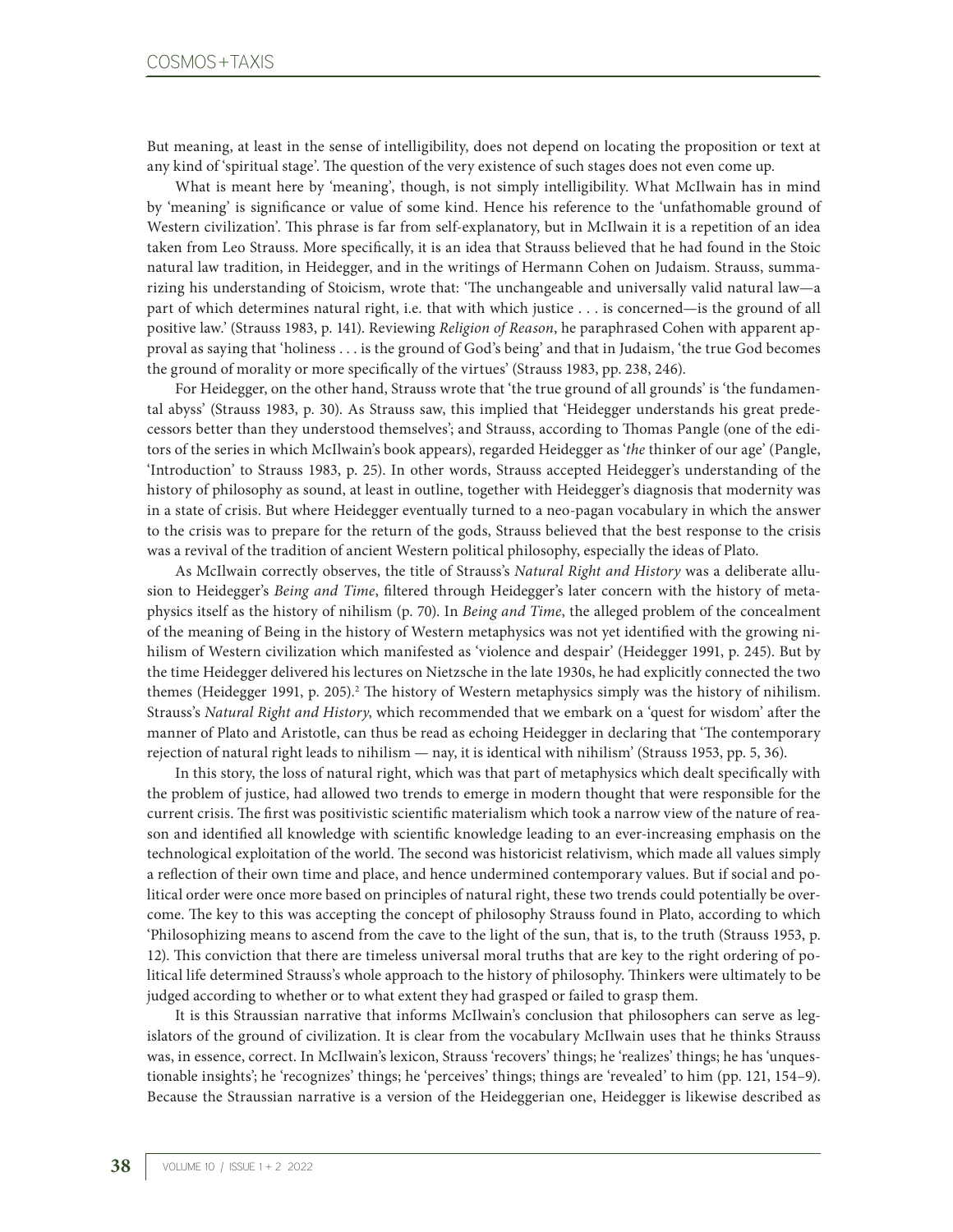'uncovering' the possibility of a return to classical thought that Strauss would then exploit, as if this possibility were somehow independently there (p. 69).

This is the kind of language one uses of religious visionaries who have received a revelation, not philosophers or historians who interpret evidence and make arguments. For the historian or the philosopher, however, there can be no 'unquestionable insights', and nothing allows of simply being 'uncovered'. To write as if there are such insights is to have adopted, wittingly or not, a dogmatic stance that is appropriate, if anywhere, in theology and mysticism. It is no surprise, then, that McIlwain describes Strauss's attitude to philosophy as the attempt to create a secular theodicy (p. 43). This is exactly right. But the terms in which McIlwain's conclusion is phrased suggests that he himself endorses this Straussian conception of philosophy.

The main body of the work bears this impression out. As we shall see, McIlwain's Straussian standpoint creates major difficulties, but they are often of a subtle kind, and not always immediately obvious. There is no question that McIlwain knows his subjects well. At least some of the interpretation he is offering is sound, so it is worth dwelling at some length on what he unquestionably gets right. He is certainly correct to reject Perry Anderson's view of Oakeshott and Strauss as members of the 'intransigent right' in the same class as Carl Schmitt (p. 17 ff). His labelling of his subjects might provoke some comment: he wants to position both Oakeshott and Strauss as 'conservatives', when some would be more inclined to regard Oakeshott as a kind of liberal, for example (Franco 1990).

McIlwain, however, is aware of this controversy over how best to classify them, and makes clear that the conservatism he has in mind is of an unorthodox kind (p. 15). Moreover, he notes, again correctly, that in significant respects they shared a common intellectual milieu. In particular, both were deeply engaged with German post-Kantian philosophy. Oakeshott was an admirer of Hegel; Strauss, as we noted, was impressed more with Heidegger. But both Oakeshott and Strauss studied Nietzsche carefully and realized the need for a response of some kind to his radical perspectivalism which informed much twentieth-century postmodernist thought.

McIlwain is also right in saying that both Oakeshott and Strauss were powerfully impressed by the contrast between the English and German political traditions, and felt the impact of this difference personally. Strauss fled Hitler's Germany for England before taking up the position at Chicago which would make his reputation in the Anglophone world. Oakeshott spent time in Germany as a student after the first World War, and signed up for service in occupied Europe during the second. As part of the Allied forces that liberated France, Belgium, and Holland, he saw at first hand the destruction that the war had caused.

Their respective political philosophies can be read as attempts to explain the conditions of political freedom in a way that would rule out totalitarian appeals. For this reason, both engaged with the writings of Hobbes, where they came most directly into contact. Oakeshott was notably admiring of Strauss's *The Political Philosophy of Hobbes*, writing not one but two pieces on it when it was published in 1937. McIlwain can cite Boyd in support of his own claim that it seems likely that they were reacting to one another's work over an extended period (Oakeshott 1936–7, pp. 364–79; 1937, pp. 239–41; compare Boyd 2008, pp. 690– 716). Strauss thought of Oakeshott's 'Introduction' to *Leviathan* as one of his main rivals in interpretation, and Oakeshott in turn was probably responding to Strauss in his post-war essays on morality and obligation in Hobbes.

There is no issue in principle, either, with McIlwain's decision to include a chapter on the relationship between Oakeshott and the Russian emigré Alexandre Kojève, as well as one on the relationship between Kojève and Strauss, even though Oakeshott, unlike Strauss, never interacted with Kojève directly.<sup>3</sup> Kojève's seminars on Hegel at the Ecole Pratique des Hautes Études have gone down as a major chapter in the history of twentieth-century French thought (Kojève 1980). They were influential partly for their interpretation of the *Phenomenology of Spirit* from a Marxist standpoint, but also because of the subsequent careers of those who attended, including Georges Bataille and Jacques Lacan (Yar n.d). Their shared interest in Hegel makes a plausible basis for a comparison between them.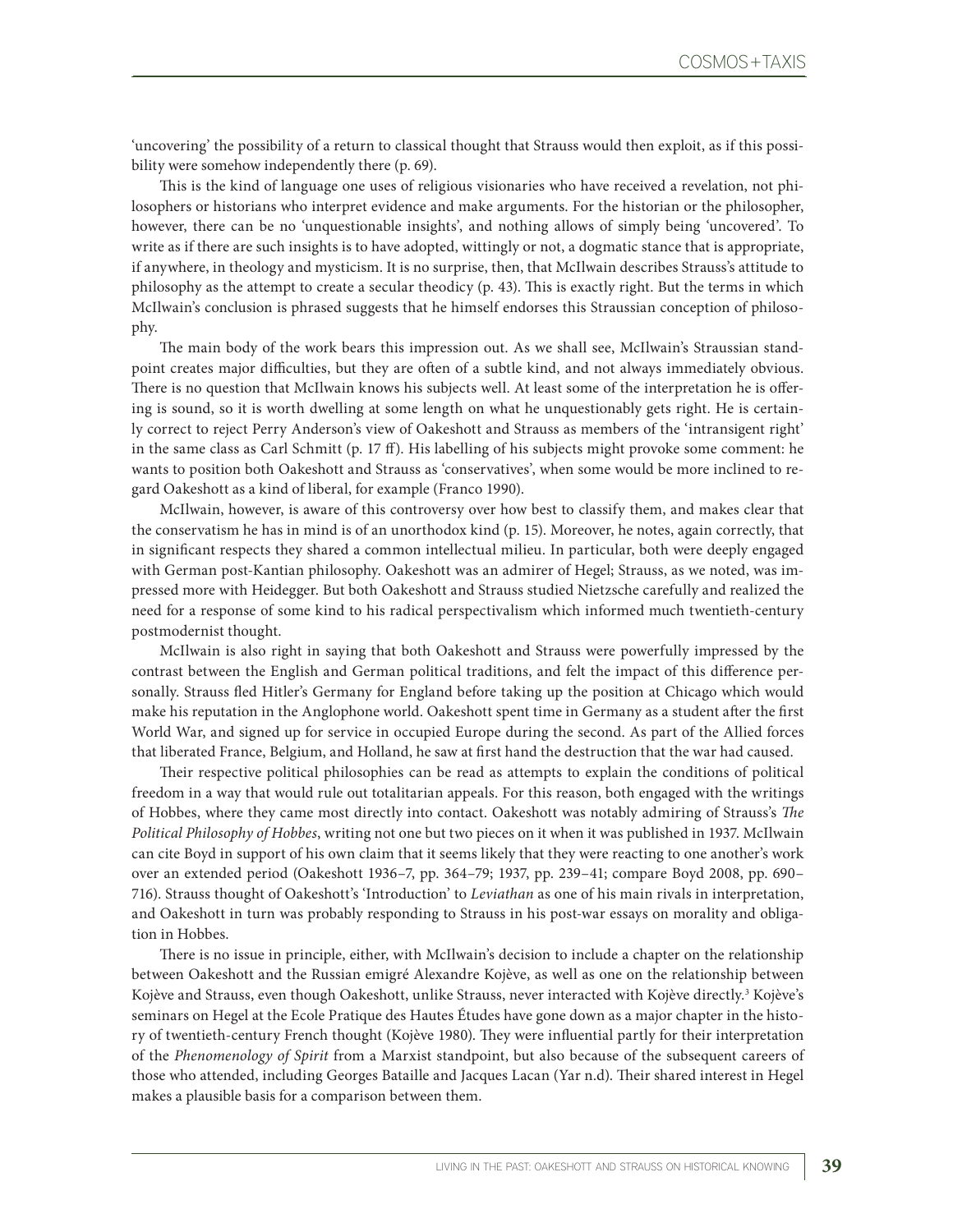Indeed, Oakeshott has already been profitably compared elsewhere with other major figures in twentieth-century French intellectual history, including both Jean-Paul Sartre (who assimilated Kojève's emphasis on the struggle for recognition when writing *Being and Nothingness*) and Michel Foucault (Farr 1998; Plotica 2015). McIlwain's argument that because Strauss's handling of the theme of avoidance of violent death in Hobbes was mediated by his reaction to Kojève's reading of Hegel, and Oakeshott engaged with Strauss over the same issue, Oakeshott can be seen as indirectly also responding to Kojève, makes sense.

Even some of McIlwain's more striking claims regarding Oakeshott and Strauss can be defended. He makes the argument that they were not reactionaries, but 'closer to classical republicans' (p. 9). A declared admiration for Cicero's *Republic* makes this a reasonable claim about Strauss, but Oakeshott's criticisms of the modern versions of republicanism put forward by, for example, Thomas Paine and Immanuel Kant, initially make it harder to understand how he too can be placed in the 'republican' camp. For Oakeshott, modern republicanism made the mistake of thinking that a certain constitutional form would in itself be a guarantee of good government, but this was a fallacy.4 There was no direct relationship between the arrangement of offices in a constitution and the kinds of activities which government undertook. Constitutions in and of themselves could not determine whether the members of a state remained free under the law to decide for themselves how best to live, or whether their aims were determined for them. Oakeshott likewise repudiated Rousseau's version of republicanism, regarding the notion of the General Will (and indeed 'will' in general) as philosophically unsound.<sup>5</sup>

Yet McIlwain finds support in David Boucher's work for his view that Oakeshott can still be said to have had republican sympathies of a kind (Boucher 2005). Boucher disentangled Oakeshott from contemporary republican political theory as practiced by Philip Pettit and others, in which the emphasis is on nondomination. Instead, Boucher associated Oakeshott's republicanism with the idea of the rule of law, which Oakeshott placed at the center of his own theory of civil association in *On Human Conduct*. Oakeshott more than once confessed an admiration for Roman politics, and Boucher points out that *libertas* or freedom was for him one of the key words in the Roman political vocabulary (Boucher 2005, p. 88). This conception of freedom was entirely compatible with the rule of law. Unlike the liberal tradition which tended to see law as a restraint, Oakeshott (like Hobbes) saw freedom as enabled by and only possible under conditions of legality. This position was entirely consistent with a politically conservative orientation that emphasized the importance of the informal, traditional, dimension of a shared membership of a community of rules.

Furthermore, McIlwain's focus on the importance of Christianity to Oakeshott, in order to draw a parallel with Strauss's interest in Jewish thought, has more plausibility than would have once seemed the case. In the scholarship that emerged in the years following Oakeshott's death in 1990, the occasional perceptive scholar like Glenn Worthington recognized the importance religion had for him, but on the whole, the argument made by Terry Nardin that Oakeshott was a philosopher first and foremost seemed to fit the published evidence (Worthington 2000; Nardin 2001). In his early writings in the 1920s Oakeshott showed a strong interest in the problem of the relationship between Christianity and history, and in his late work *On Human Conduct* he discussed the place of religion in moral life more generally, but in between he had little to say on the subject (Oakeshott 1993b, 1975, pp. 81–6).

Though McIlwain says that 'the suggestion of a religious orientation in Oakeshott's thinking *is* likely to be treated with skepticism', subsequent research has made clear that the topic of Christianity was actually of permanent interest for Oakeshott, even though he chose not to publish on it (p. 6; Oakeshott 2014). Towards the end of Oakeshott's life, he wrote to a former student that he would have liked to expand the few pages on religion in O*n Human Conduct* into a book in its own right, but had left it too late.<sup>6</sup> So McIlwain is not unreasonable in wanting to emphasize this theme.

The difficulties begin when we start to consider the overall framework of interpretation of which these various elements form a part. The overarching thesis is that 'Oakeshott's desire for a renaissance of poetic individuality would lead him to seek a human understanding of the Judaic tradition of creativity and imagination, while Strauss's aim of recovering the universality of philosophical enlightenment would mean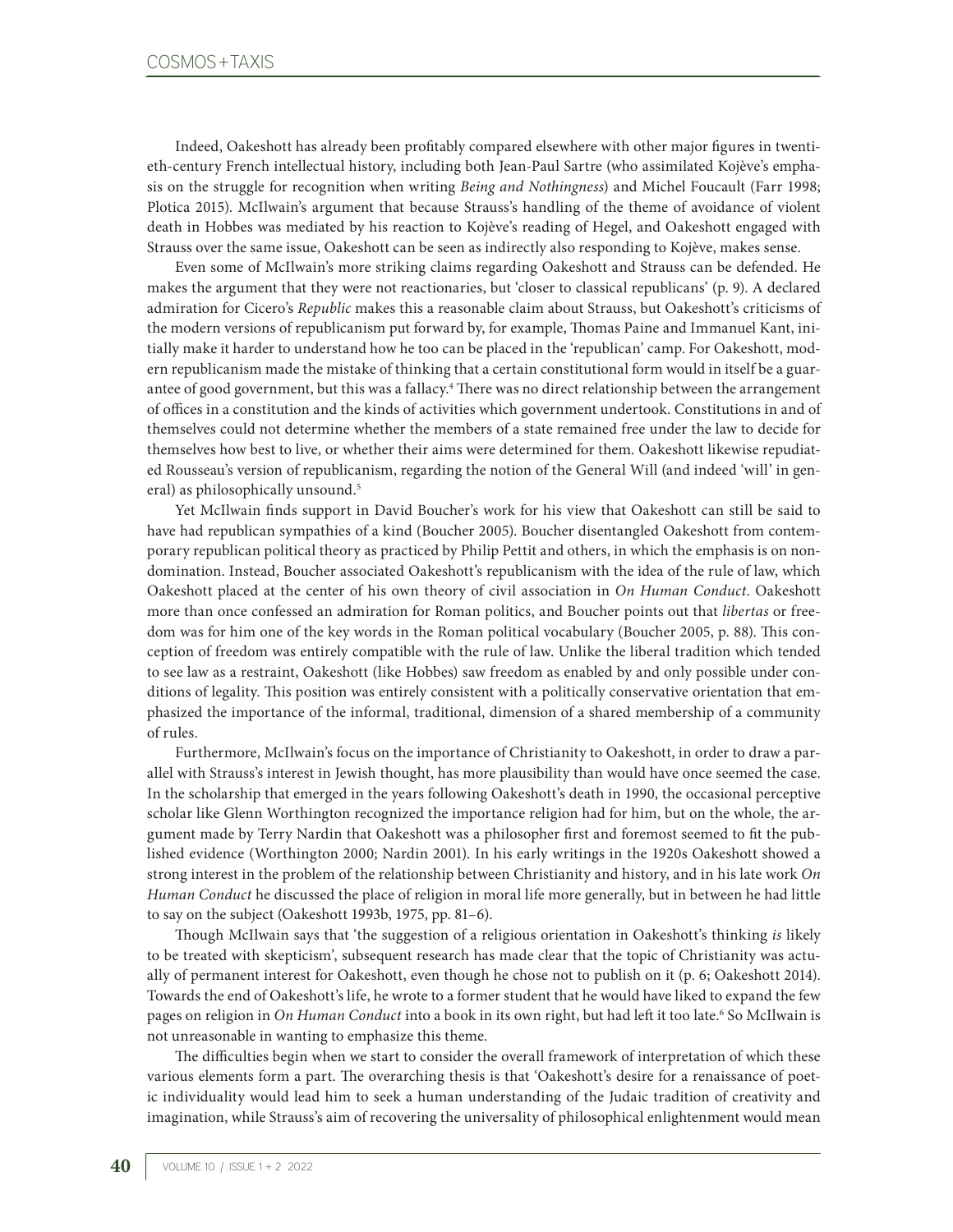facing the unintelligibility of the ground of the Greek tradition of rationalism' (p. 1). But McIlwain has again taken this view directly from Strauss. Strauss wrote that 'the broadest and deepest [experiences of Western man] are indicated by the names of two cities: Jerusalem and Athens'. In this narrative, 'Western man became what he is, and is what he is, through the coming together of biblical faith and Greek thought' (Strauss 1967, p. 45). So one thing to realise about McIlwain's mention of 'philosophical enlightenment' is that it refers to the Straussian idea of an ancient Greek Enlightenment, and not to 'the Enlightenment' of the eighteenth century.

Nevertheless, Strauss's notion that what went on in the 'classical' period of Greek history constituted an 'Enlightenment' transparently depended for its existence on a prior interpretation of the intellectual history of eighteenth-century Europe as itself an 'age of reason'. Strauss's view of ancient Greece was thus already refracted through a romanticized understanding of Europe's own past in which Greece was a place of gleaming white marble statues literally standing as metaphors for the pure reason that modernity had finally revived. Well into the twentieth century, any evidence to the contrary had to be literally scrubbed out (Jenkins 2001). But even before the nineteenth century closed, this image of the ancient Greek world had already been subjected to fierce criticism by Nietzsche, who set out to 'dismantle the artful edifice of *Apolline culture* stone by stone' (Nietzsche 1999, p. 22).

*The Birth of Tragedy* emphasized that the cult of Dionysos, in which the terror and horror of life were given their due, had as much to do with ancient Greek life as the serene worship of Apollo.7 But the idea of the Greek Enlightenment nevertheless survived into the early twentieth century. Edmund Husserl was a noted exponent of it, and gave it a major role in his account of the 'Crisis of European Man' (Husserl 1965, p. 155).8 From a modern perspective, however, the twin claims that the idea of a Greek Enlightenment is typically used to support, the claim of Western uniqueness, and the claim of the existence of a single continuous entity called 'Western civilisation', have both come to seem highly dubious to historians and philosophers alike.

To contemporary scholarship, the various ancient cultures appear much more similar to one another than Husserl claimed. All combined rational and (what look to us like) proto-scientific elements with a religious mythology. This is not to deny that they differed in content and emphasis from one another, but rather to say that, structurally, their rationalistic thinking about empirical and mathematical subjects took place mostly in the context of the ethical imperatives imposed by a normative cosmological hierarchy. Traditional China no longer (or once more) appears to us as not different in kind from ancient Greece in this respect (van Norden 2017, p. 19).<sup>9</sup> If we still want to talk about a 'Greek Enlightenment' at all, then we must concede that there was likewise a Chinese Enlightenment, an Indian one, and so forth. The phenomenon of human beings in the ancient world emancipating themselves from the immediate demands of survival and developing intellectual and cultural lives was a generalised one.

The specific differences of the West, Rémi Brague has argued, were due to the discontinuity between its past and its present being more linguistically marked than elsewhere: 'the lettered Chinese were experts in Chinese letters; in Europe, on the contrary, one studied the classics of two *other* civilizations, and of an otherness that was sometimes painfully felt' (Brague 2002, p. 123).10 But it remains true that the modern West has little or no direct relationship to ancient Greece; it is doubly other to itself, having divorced itself from both its ancient and its medieval roots.

McIlwain, though, ignores all the modern scholarship that has thrown the old Eurocentric genealogy of the Greek Enlightenment into question (Chakrabarty 2000, p. 5).11 He simply accepts Strauss's declaration that 'Athens at its peak' was defined by 'reason', whereas 'Jerusalem', or the culture of the Old Testament, was defined by 'revelation' (Strauss 1967, p. 55). Paraphrasing Hermann Cohen, again in a way that suggested approval, Strauss wrote that 'What we owe to Plato is the insight that the truth in the first place is the truth of science.' The Hebrew prophets on the other hand, 'precisely because they lack the idea of science and hence the idea of nature . . . can believe that men's conduct towards one another can undergo a change much more radical than any change ever dreamed of by Plato' (Ibid.). Again, in the light of modern scholarship, all of this is disputable, to say the least.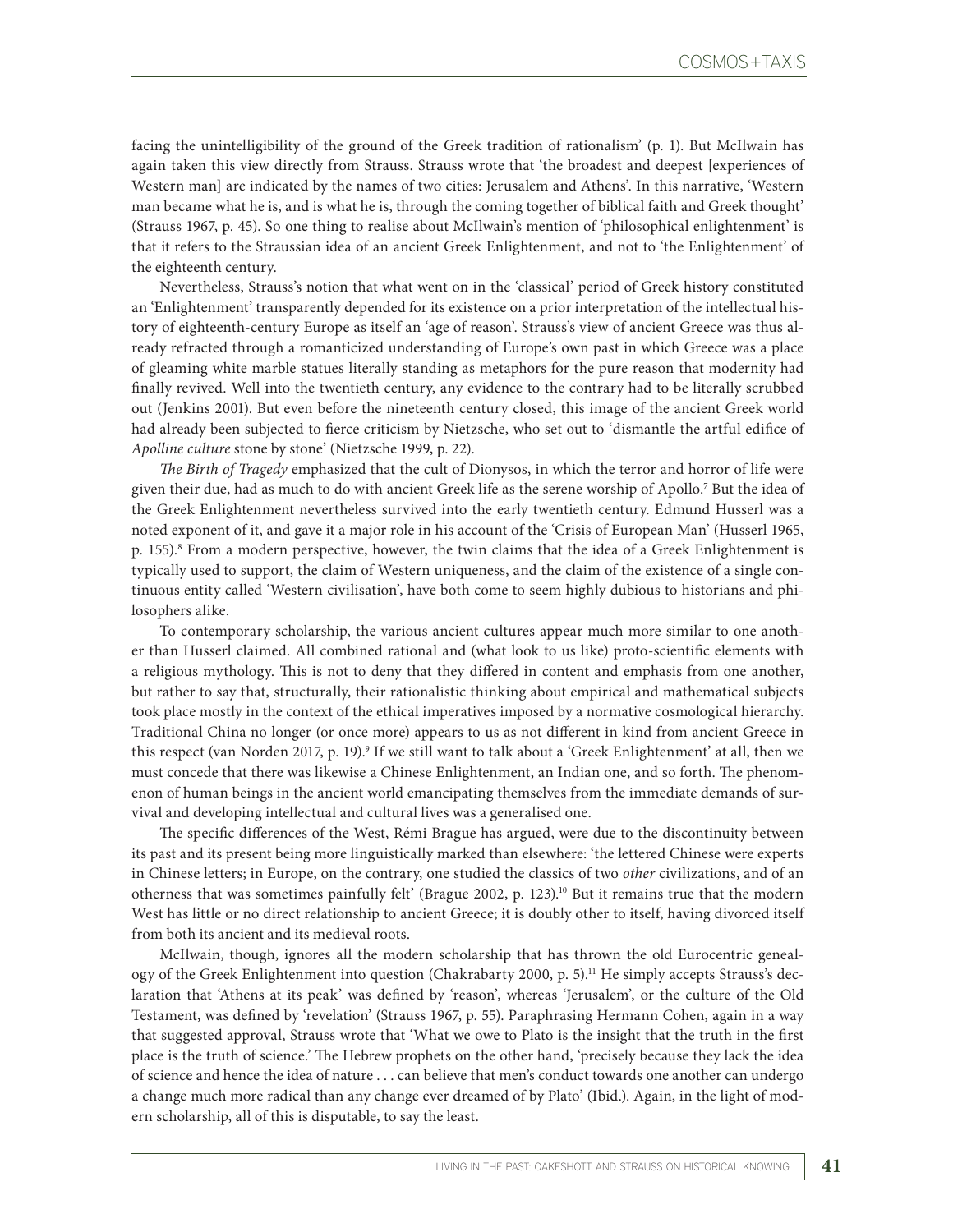The notion that Plato had any concept of 'science' in a modern sense is contentious enough by itself, but even if we accept it for the sake of argument, the opposition of Platonic science to Hebraic revelation raises further issues. For one thing, Plato was much more given to thinking in terms of revelation than Strauss cared to admit. Strauss discounted any element of revelation in Plato on the grounds that 'The Platonic teaching on creation does not claim to be more than a likely tale'; but he discounts the mystical nature of the vision of the good received by the philosopher-ruler, which stood higher than all the truths of mathematics (Strauss 1967, p. 54).<sup>12</sup> Similarly, Strauss underplayed the rationalist element of prophetic Hebraic culture. Mathematical astronomical calculations, for example, were a feature of Jewish life (Geller 2017, pp. 393–400). These were not intended as scientific investigations in the modern sense; they were used in the context of religious belief. However, once again, this is if anything not a source of difference from Greek thought, but a similarity. Astronomy and astrology shaded into one another in both cultures.

Strauss did acknowledge that there were 'Greek counterparts to the beginning of the Bible', such as Hesiod and Parmenides. In other words, he did not try to pretend that Greek culture was wholly rationalistic (Strauss 1967, p. 53). He was far too learned for that, and was certainly capable of some astute observations. His remark that for Plato 'the cosmic gods are accessible to man as man—to his observations and calculations—whereas the Greek gods are accessible only to the Greeks through Greek tradition' goes a long way to clearing up the apparently paradoxical attitude to the gods in the *Republic* that lead Plato sometimes to write of divinity in a reverential manner and at other times to argue that the gods are to be, quite literally, kept off the stage altogether (Strauss 1967, p. 54). But in the last resort, the relationship that Strauss saw between Athens and Jerusalem was one of 'fundamental opposition' (Strauss 1967, p. 55). Unfortunately for Strauss and his contemporary followers, this claim simply does not stand up.

Modern work on the intellectual history of ancient and medieval thought has made clear how untenable (and outdated) the Straussian story really is. Far from there being a 'tension' in Greek thought with Biblical tradition, Christianity was able to swallow large chunks of Platonism more or less whole. Augustine's journey from Platonism to Christianity was in many respects a very small step indeed. What eventually proved indigestible in Greek thought for Christianity was not strictly its rationalist element, in the sense of the Platonic fascination with geometry, or the Aristotelian emphasis on logic. Mathematics and mysticism already co-existed quite happily in the Pythagorean roots of Platonism itself. Rather, it was cosmology that gradually became a problem.

This, though, was true only in the very long run indeed. To begin with, and for many centuries thereafter, Christianity adopted the Platonic-Aristotelian world-picture, with its attendant theories of the heavens, without finding it in fundamental tension with the account of creation in Genesis. It took more than a millennium before the problems raised by the effort at mathematical description of observed astronomical motion began to cause this synthesis to splinter. Even then, the problems first emerged as the ironic consequence of the effort to vindicate the geocentric cosmos, not to overturn it. They did not become acute until the age of Galileo.

Moreover, in the ancient world, Christianity had presented itself, one could say, in explicitly 'rationalist' terms to the Greeks and Romans. It too claimed to be a 'philosophy', albeit the true one; and by this time, centuries after what Strauss considered as the high point of Greek philosophical rationalism in the era of Plato and Aristotle, pagan philosophy in the early centuries of the Christian era was itself heavily infused by mystical and astrological themes that left it very open to the idea of a figure who was half-man, half-god, and promised eternal life. Each of the main schools had their canonical sages with supernatural powers; Jesus was not so different.

Emphasizing the untenability of Strauss's account of the history of ancient thought is important in this context because McIlwain uses it as the background for his reading of both Oakeshott and Strauss. Oakeshott is made to stand for Jerusalem, and Strauss for Athens. In effect, they are treated as emblems or types who exemplify the different tendencies Strauss identified. It is this approach, in which Strauss becomes an actor in his own mythos, that is behind all the serious defects of the book. Seeing Oakeshott as seeking a renaissance based on the Judaic tradition relies on making far too much out of passing remarks.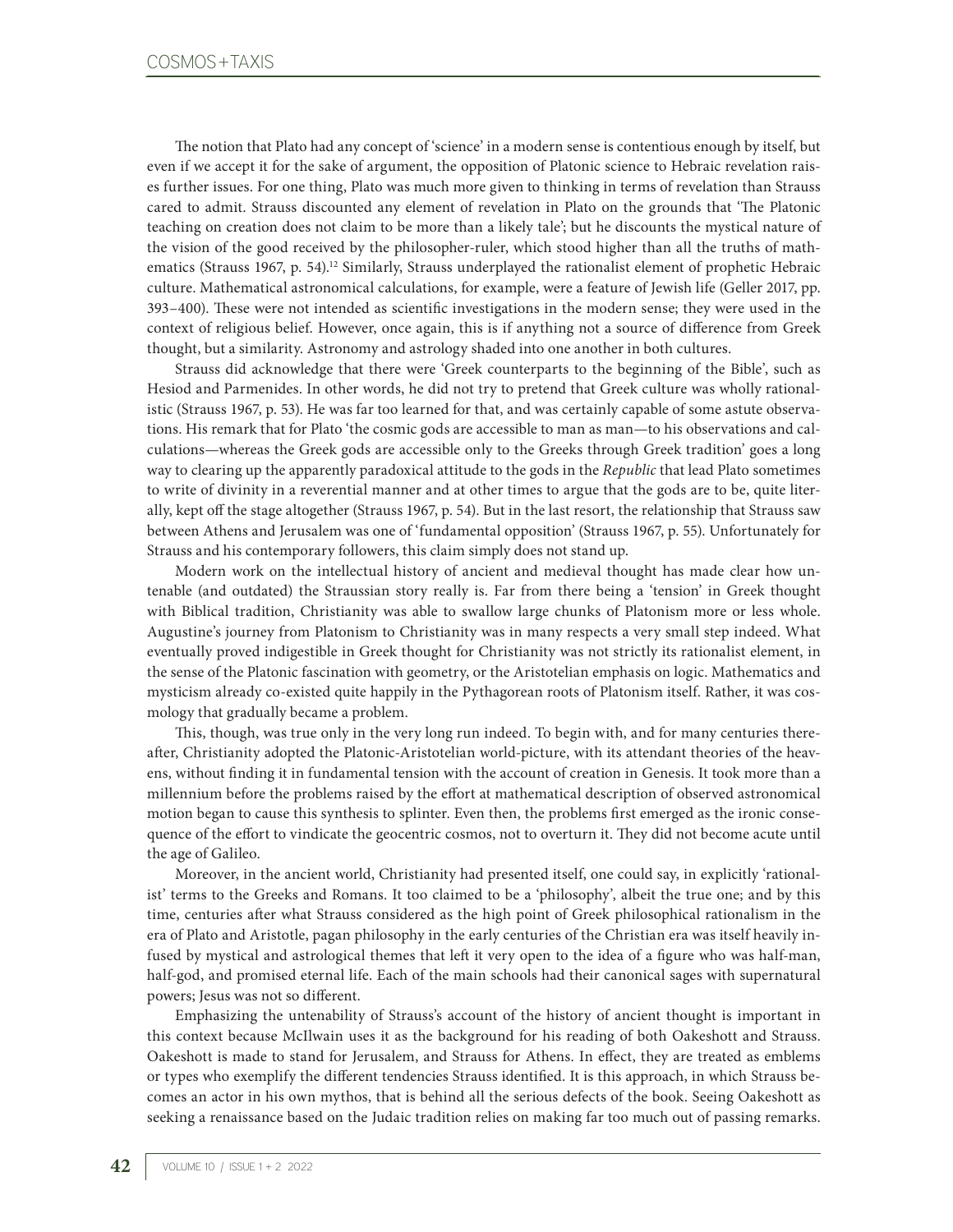It is true that Oakeshott referred to a 'Hebrew belief' in history in one of his early papers on the history of Christianity, but when McIlwain says that he 'observed [this] as early as 1928' it implies that this was a constantly held opinion (Oakeshott 1993b, p. 69; McIlwain, p. 9).

On the contrary, when Oakeshott referred to 'history' here, he was in fact talking about what he would later call the 'practical past' in distinction from historical understanding. So, rather than it being the case that 'Oakeshott developed this observation in *Experience and its Modes*'*,* as McIlwain claims, Oakeshott was rejecting his own earlier formulation. In 'noting that the concern with the past, long characteristic of Christians, had been transformed in modern times from a practical or traditional concern into a "specifically historical interest"', what Oakeshott was actually saying was that that view of history found in Christian belief was not history *at all* in the modal sense of the term that he was now concerned with.

This point is worth dwelling on, because as McIlwain rightly says, Oakeshott and Strauss held 'divergent interpretations of the history of political thought' that reflected very different conceptions of the nature of historical knowledge itself (p. 10). As a mature thinker Strauss noted that the Bible contained material that could be described as 'historical'. In particular, he observed that 'the Bible contains . . . many sections that, on the basis of the distinction between mythical (or legendary) and historical, would have to be described as historical' (Strauss 1967, p. 48). Now, Strauss defined history here as simply 'accounts of events' and separated history from myth in terms of 'the Greek distinction between mythos and logos' that he argued was 'alien to the Bible' (Strauss 1967, p. 46). However, the idea that the Bible contains 'accounts of events' in the same sense as historiography was, as Strauss himself recognized, already being called into question in the early modern era by thinkers like Spinoza.

As Strauss put it, 'From the point of view of the Bible, the "myths" are as true as the "histories"' (Strauss 1967, pp. 46–7). But for Oakeshott the problem was not, as Strauss claimed, that from the historical point of view 'the biblical account is in important respects not authentic but derivative'. Historians, Oakeshott argued, were not in the position of deciding simply whether to believe or disbelieve their sources. The question of the truth of particular sections of the Biblical text, or of the Bible as a whole, was orthogonal to understanding it in historical terms. For Oakeshott, then, an important distinction that Strauss never drew was that between the practical implications of the recognition of the historicity of the Bible, where belief was indeed an issue, and the understanding of the Bible in historiographical terms.

Now in practical understanding, for Oakeshott, the use of types in relation to the past is common. But on his account of the logic of historical thought, everything must be grasped in terms of its specificity. For Oakeshott, presenting thinkers as representatives of traditions, in the manner that McIlwain wants to use him to stand for Jerusalem and Strauss to stand for Athens, is a characteristic of practical understanding. That is not to say the use of types or classifications is inherently illegitimate. But in a historiographical context, it is inevitably a reductive form of understanding.

McIlwain is thus keen to exploit whatever references he can find to Hebraic thought or Jewish tradition in Oakeshott in order to present him as standing for 'Jerusalem' in the Straussian dyad, but the truth is that such references are very rare. The other notable instance is in the Introduction to *Leviathan*, where Oakeshott distinguished three main traditions of political philosophy in Western thought. These were said to be Reason and Nature, Will and Artifice, and the Rational Will. The greatest representative works within each of these traditions were supposedly Plato's *Republic*, Hobbes's *Leviathan*, and Hegel's *Philosophy of Right*, respectively. 'Israel and Islam' were mentioned as sources of inspiration for the Hobbesian tradition of Will and Artifice, though Oakeshott argued in fact that this second tradition 'springs from the soil of Greece' and only later incorporated other elements (Oakeshott 2000 [1975], p. 8).

On this particular point, McIlwain argues, probably correctly, that Oakeshott's position was influenced by Oxford philosopher Michael Foster's *The Political Philosophies of Plato and Hegel*. Foster argued that there was a 'metaphysics of will implicit in the Judaic doctrines of the Creation and the Law', and that Roman and Judaic ideas about law resembled one another insofar as both conceived of law as posited (and therefore as willed) rather than as a reflection of a natural order, as in Greek thought (Foster 1965 [1935], pp. 120 n. 2, 138). But although it is true that Oakeshott allowed this typology of three traditions, includ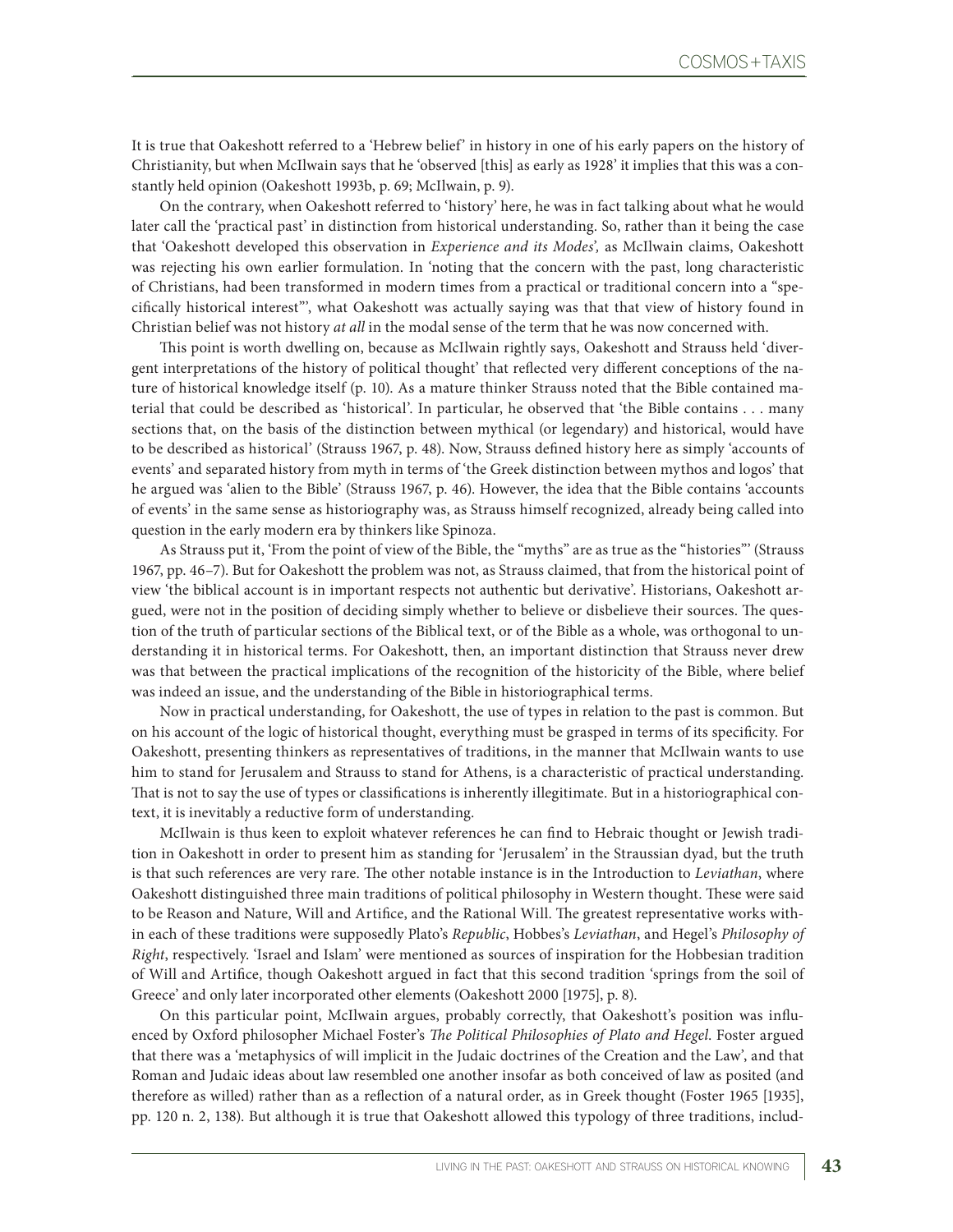ing a Jewish-influenced tradition of Will and Artifice, to stand when he republished the Introduction to *Leviathan* in 1975, he never made use of it elsewhere at any time after the late 1940s.

Even in the immediate post-war era, Oakeshott, despite his clear admiration for Hobbes, clearly regarded the Hegelian tradition of the Rational Will as more satisfactory than the partly Hebraic tradition of Will and Artifice. In the tradition of the Rational Will, Oakeshott wrote, 'the truths of the first two traditions are fulfilled and their errors find a happy release'. But McIlwain wants to argue that in his subsequent work, Oakeshott 'would seek to rectify the "Rational Will" tradition through this corrected understanding of the Judaic contribution to political thought' in his subsequent writings (p. 138). This is a double distortion, since Oakeshott never again mentioned the Rational Will, and also showed no serious later interest in the Jewish intellectual tradition, either in his notebooks or in his published work.

McIlwain can reply by making the point that Strauss raised in relation to Spinoza in *Persecution and the Art of Writing*, that 'the truth, or the seriousness, of a proposition is not increased by the frequency with which the proposition is repeated' (Strauss 1988, p. 185).<sup>13</sup> But while this is certainly true in principle, to assume that an author seriously holds a proposition simply because they do not repeat it frequently is an evident fallacy. In this case, there is every reason to think that the overall tripartite classificatory scheme that Oakeshott put forward in his Introduction to *Leviathan* was superseded.

In Oakeshott's later lectures on the history of Western political thought, he replaced this typology with the idea of successive Greek, Roman, medieval, and modern political experiences that were all distinct from one another. Specific thinkers did not personify traditions persisting through time from one era to the next, but had to be understood in terms of the context in which they wrote. Moreover, *On Human Conduct*, by far the most comprehensive statement of Oakeshott's mature political philosophy, only mentions the Jews as victims of religious persecution (Oakeshott 1975, pp. 222, 279). Discussions of Israel, Hebraic philosophical tradition, or Judaic thought are notable by their absence; nor are there any hints that we should look for them between the lines.

Ironically, as McIlwain is well aware, in his Introduction to *Leviathan*, Oakeshott was partly 'employing some of Strauss's hermeneutical principles against Strauss's own interpretation' (p. 105). Oakeshott argued that in *Leviathan* 'there appear (not side by side, but almost inextricably mixed) a theory of moral obligation at once original and consistent with the other philosophical novelties to be found in them, and another account of moral obligation the vocabulary and general principles of which are conventional' (Oakeshott 2000 [1975], pp. 121–2). Hobbes, in other words, had 'run together two strikingly different (and at some points contradictory) accounts of moral obligation' in a way that seemed deliberate to Oakeshott.

Hobbes did so, according to Oakeshott, because he knew that the conclusion to which his reasoning lead him, that obligation was entirely the creation of the will of the sovereign, was at odds with what most people actually believed, namely that the obligations of the civil law were expressions of a normative cosmological order. Since Hobbes wanted people to be persuaded by his argument above all else, he deliberately engaged in what Oakeshott called 'artful equivocation'. It is worth noting that Oakeshott, at least when he wrote the Introduction, seems to have endorsed Strauss's view that this practice had in fact been widespread in the history of political thought. 'Numerous' thinkers had done likewise, including Plato, Machiavelli, and Bentham (Oakeshott 1993b, p. 126). But Oakeshott acknowledged that in the absence of any other evidence, his argument was not conclusive: 'in the nature of the case it cannot be demonstrated to be true.' It was at best a plausible hypothesis.

Since McIlwain's aim is to portray Oakeshott and Strauss as representing the opposing principles of Athens and Jerusalem, he has no need to try to reconcile Oakeshott's and Strauss's account of Hobbes and recognizes that Oakeshott turned Strauss's own interpretative principles back against him. Here, in fact, he is following Jonathan A. Boyd's analysis of the different interpretations of Hobbes offered by Strauss and Oakeshott. Boyd has argued that one of Oakeshott's key aims in writing 'The Moral Life in the Writings of Thomas Hobbes' was to rebut the argument that 'Hobbes was a moralist of the common good, the chief proponent of which he perceived to be Strauss' (Boyd 2008, p. 716). Boyd argues, however, that Oakeshott's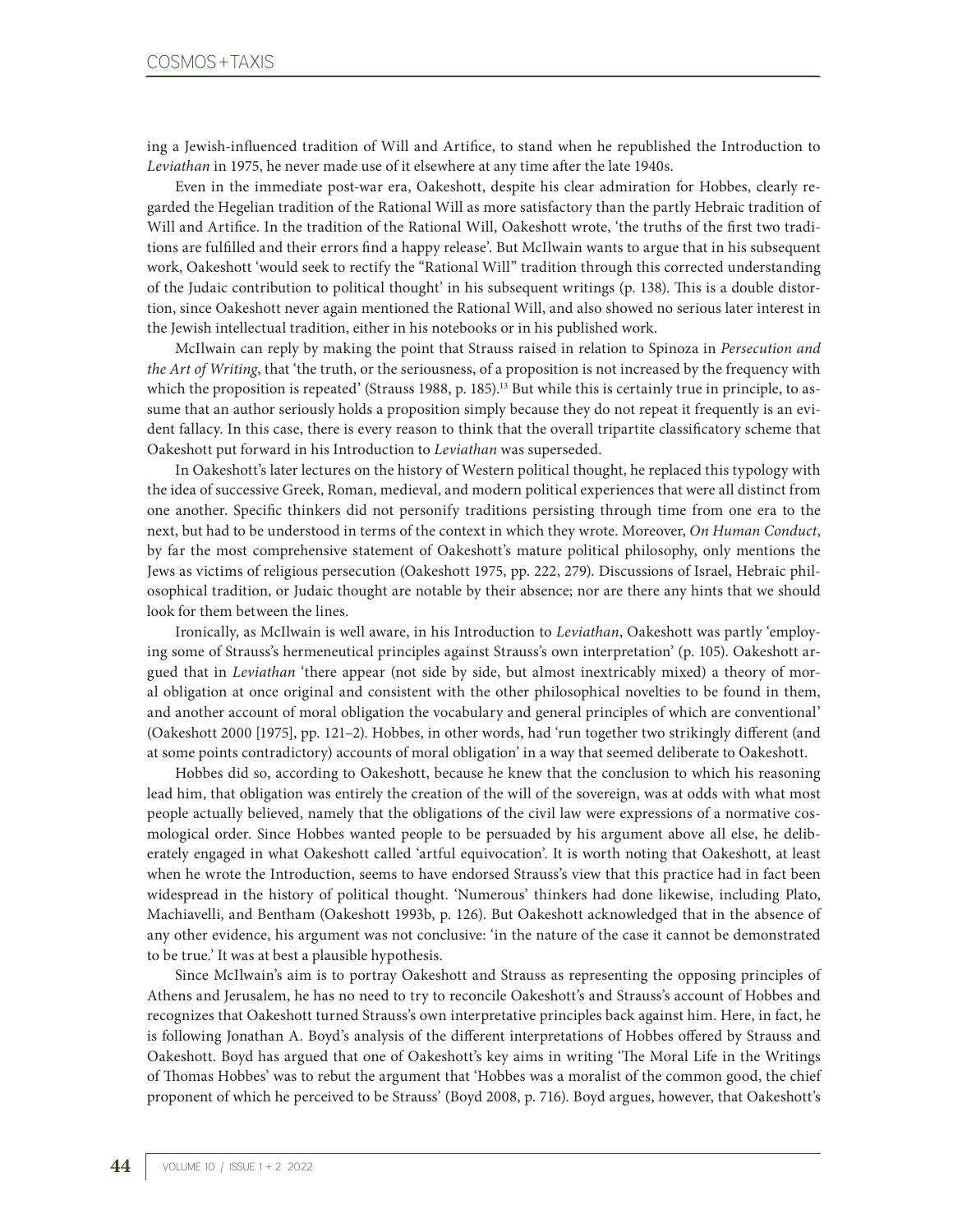interpretation was not merely alternative to Strauss's, but that it was demonstrably superior, even though it was also indebted to it.

Oakeshott's account of Hobbes's theory of obligation noted a distinction in Hobbes between endeavouring, which involved bodily action, and intending, which was purely attitudinal (Boyd 2008, p. 698). Our obligations could justly apply only to our endeavours, as there is no way for anyone else to reliably know of our intentions. Strauss failed to observe this distinction in Hobbes, and so his view that for Hobbes intentions themselves could be obligatory lead him to an account in which obligations could exist apart from sovereign authority. This, however, is precisely what we have seen Oakeshott arguing that Hobbes did not really believe. Boyd argues that if Oakeshott is correct, Hobbes only offered this as a view for public consumption on pragmatic grounds.

Since, moreover, our most important intention or aim in life is to avoid the fear of violent death, Strauss was led to the conclusion that obligation was entirely a matter of self-interest based on fear. This was the attitude that he thought had defined the bourgeois liberal culture of the modern West of which he believed *Leviathan* was the harbinger. While Oakeshott agreed that the thought of a violent death was a powerful motivation, he also believed that for Hobbes there were at least some people for whom their sense of their own integrity was more important than their own life. Such people did not regard themselves as obliged by fear of violent death to create the sovereign but by their own desire for a society in which they could continue to live with integrity. This is why Hobbes's passing mentions of 'pride' in his explanation of how the social contract was possible assumed great significance for Oakeshott. As Boyd points out, pride could motivate a magnanimous contempt for injustices such as rule-breaking in the Hobbesian commonwealth which would help to sustain as well as create it (Boyd 2008, p. 711).

The limitation of Oakeshott's interpretation, as we have already noted, was that it tended to reduce his account of modernity to a clash between character types. In his essay on 'The Masses in Representative Democracy', he treated 'individuality' as a recurrent historical phenomenon that was liable to emerge in any era. Following the nineteenth-century historian Jacob Burkchardt, who was a colleague of Nietzsche's at Basle, Oakeshott claimed that 'Italy was the first home of the modern individual who sprang from the break-up of medieval communal life.' As the experience of individuality began to become a topic of philosophical reflection, it was Hobbes who was 'the first moralist of the modern world to take candid account of the current experience of individuality.' But although Oakeshott stated that 'Human individuality is an historical emergence, as "artificial" and as "natural" as the landscape', the story he told was one in which generic types and explanations predominated. Individuality emerges typically 'as a consequence of the collapse of a closely integrated manner of living' (Oakeshott 1961, p. 152).

In the modern European case, it was the end of the medieval world and the beginning of the Renaissance that precipitated the development of an individualistic ethos and culture. For a period (Oakeshott singles out the seventeenth and eighteenth century), this morality and way of life carried the day. The morality of individuality created a form of government appropriate to itself (the kind of state that Hobbes thought would suit the magnanimous type of character). But the very success of individuality precipitated a resentful reaction by those who could not or did not want to embrace it. What the creation of modern democratic government in the nineteenth and twentieth centuries witnessed, which tended towards populism and plebiscitary rule, was a 'final release' for the mass man 'from the burden of individuality: he was told emphatically what to choose.'

Seen in context, Oakeshott's essay belongs to the broader post-war effort to find an explanation for totalitarianism. His account of the individual *manqué* in rebellion against individualism resembles the notion of an 'authoritarian personality' put forward by Theodore Adorno, for example. When Oakeshott wrote of the representative of popular government who 'has drawn up his own mandate and then, by a familiar trick of ventriloquism, has put it into the mouth of his electors' so that 'as an instructed delegate he is not an individual, and as a "leader" he relieves his followers of the need to make choices', it seems plausible that he was alluding to Hitler and Mussolini. But for our purposes what is crucial is that, as with his interpretation of Hobbes, Oakeshott was elsewhere critical of this whole approach to interpreting the past, at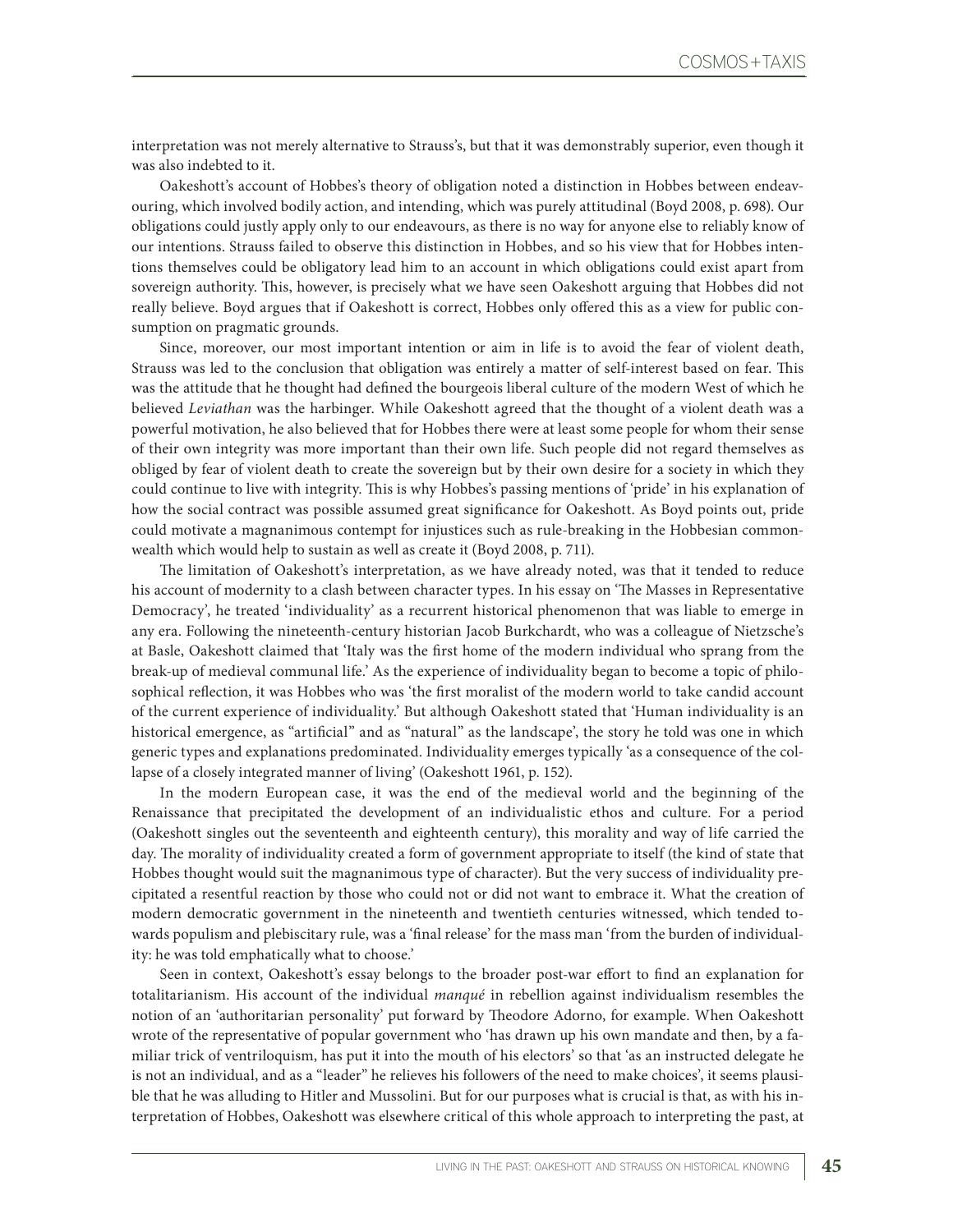least insofar as it was supposed to be a genuinely historical one. He himself admitted that he was breaching the boundaries of historical reason in his account of the character of the modern European state when he resorted to character types as part of his explanation (Oakeshott 1975, p. 323).<sup>14</sup>

Read against Oakeshott's late writings, an essay like 'The Masses in Representative Democracy' was pitched at a different, lower, level of abstraction than the chapter 'On Civil Association.' If, as Michael Freeden has argued, political thinking can take place at a variety of levels, with political theory in the strict sense being a concern with the conditions of political concepts themselves, as distinct from justificatory arguments phrased in general terms, or quasi-propagandistic efforts at legitimation, then while 'On Civil Association' is a genuine piece of political theory, 'The Masses in Representative Democracy' deserves to be classed as itself ideological rather than historical (Freeden 2014, p. 15).15

This distinction matters, because Oakeshott's theory of historical understanding decisively separates him from Strauss. McIlwain appreciates this point, and tries to address it. In particular, he discusses Kenneth B. McIntyre's comparison of Oakeshott and Strauss on the topic of historical explanation (McIntyre 2010). McIntyre contrasts Oakeshott's 'defense of the autonomy of historical explanation and . . . elaboration of the character of historical contextualism' with Strauss's attitude to history, which he argues in Oakeshott's terms is 'primarily a practical one' that 'yields a concern with a legendary or mythical past constructed primarily to address contemporary political problems'.

It is this position that McIlwain needs to try to rebut. His main argument is that Strauss did not in fact think that philosophers had access to 'the very essence' of concepts like justice and freedom. Rather, Strauss's concern was with 'eternal human problems' (p. 75). According to McIlwain, 'while some readers of Oakeshott . . . have criticized Strauss as concerned with the practical impact of his inquiries' into the past, 'the true grounds of this comparison' of their attitudes to the historical past is 'revealed' to be their shared critique of rationalism (p. 72).

The first issue is that of Strauss's attitude to eternal problems. McIlwain's response begs the questions of whether there are such problems, and if there are, whether they can be thought of historically. It is not clear that 'freedom' or 'justice' have been anything like 'eternal' problems for human beings. At best this seems an exaggeration: they have been a concern for a few thousand years of the human past. Even if one were to admit there is a class of eternal problems and that freedom and justice belong to it, however, it seems plausible that the meanings of 'freedom' and 'justice' have changed profoundly. But this is what Strauss cannot admit.

Moreover, McIlwain's attempt to argue that Strauss in effect made a distinction between form and content in relation to the question of 'eternal human problems' does not accord well with at least some of the things that Strauss himself said. McIlwain could point to Strauss's claim that 'Philosophy is essentially not possession of the truth, but quest for the truth', for example (Strauss 1957, p. 344). But this does not fit with some of Strauss's other statements. In discussing Collingwood's philosophy of history, for example, Strauss wrote that a truly historical re-enactment of Plato's thought 'means to understand Plato's description of the simply good social order as a description of the true model of society with reference to which all societies of all ages and countries must be judged' (Strauss 1952, p. 575). This does not sound as if Strauss thought Plato had simply identified an eternal problem. Plato's answers, rather, were presented as a standing reference point for judgment.

Strauss also declared in the same essay that for a historian 'to take a thought seriously means to regard it as possible that the thought in question is true', which also does not seem to support McIlwain's interpretation. As McIntyre points out, Strauss asserted more than once that we should consider whether the writings of great authors are 'simply true', even if we don't know what those truths are, and their teachings cannot be considered true in their totality (p. 81 and n. 44). But as McIntyre also emphasizes, it is not at all clear what it would mean for an ethical or metaphysical view to be 'simply true' (Strauss 1965 [1953], pp. 19–20).16 If the term 'simply true' means something like 'unconditionally true', or 'true out of relation to all other propositions', it is, to say the least, contentious, and possibly even incoherent. But Strauss did not elaborate.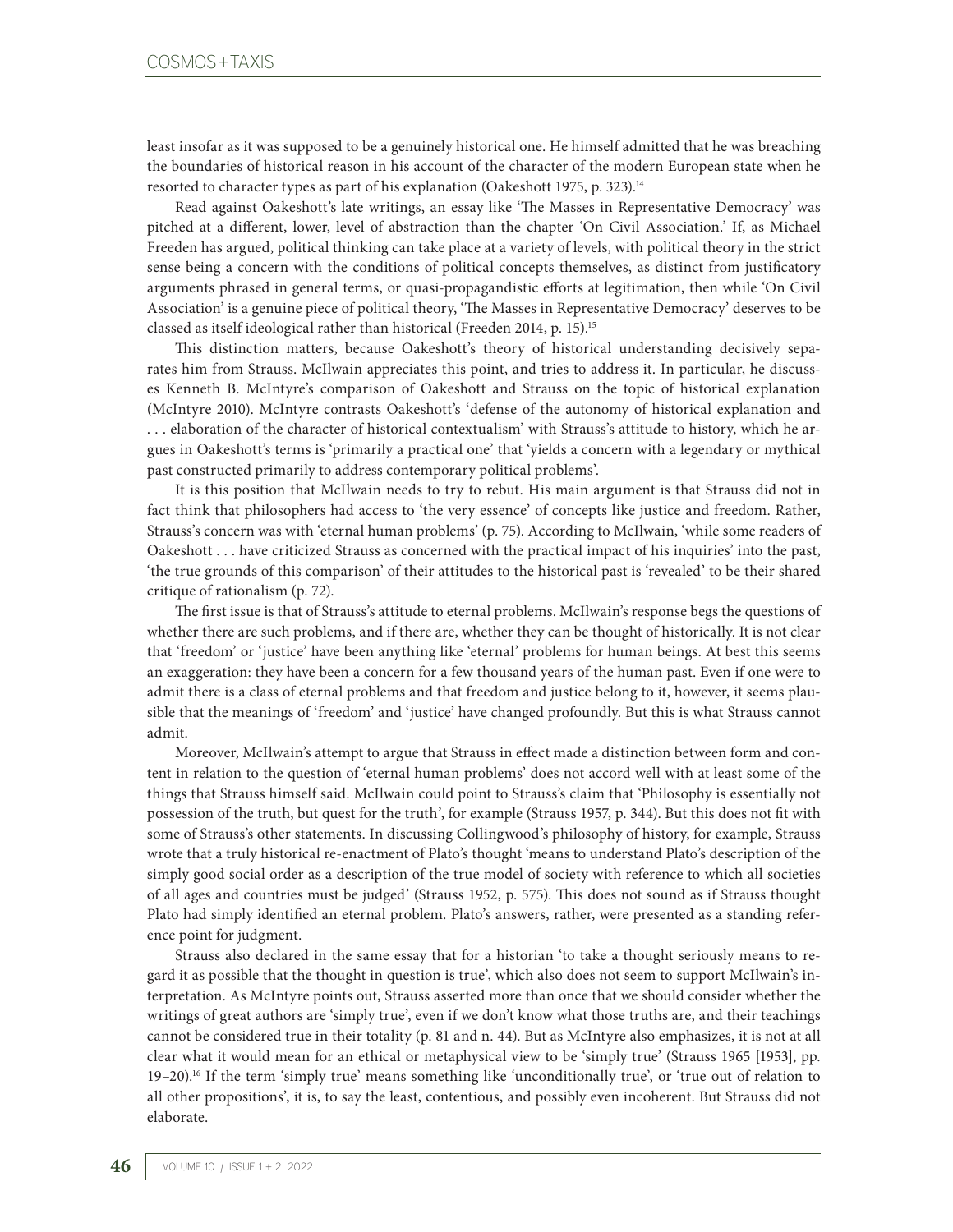Another point against McIlwain's reading of Strauss is Strauss's injunction that we should take seriously the idea that there were 'things known to the thinkers of the past' that modernity has forgotten. This was clearly a claim by Strauss that there could have been substantive knowledge about political truths that ancient thinkers enjoyed which has now been lost, and not only about the form of 'eternal problems' (Strauss 1952, p. 579). There might be explanations for this discrepancy, of course. Some of Strauss's interpreters have argued, for example, that he too was an esoteric writer along the lines we have discussed (Frazer 2006, pp. 33–61). McIlwain hints at this view, but does not develop it in detail (p. 77).

For Oakeshott, however, taking a thought seriously in a historical context did not mean primarily engaging with or recovering its truth. Rather, it entailed understanding the thought in question as, like all historical identities, contingent in nature. The historical question was how a given thought, or philosophy, had arisen. The truth, whether construed as soundness or validity, of a thought might be of interest insofar as it contributed to further change (or failed to), but it was not the aim of historical inquiry to pronounce on the truth of a thought as such.

To assess McIlwain's claim that Oakeshott and Strauss were both critics of rationalist interpretations of the past, we can turn to Strauss's critique of the historicism that he believed Collingwood's philosophy of history represented. For Strauss, the kind of view that Collingwood's philosophy of history represented was one for which history 'attempts to understand the various cultures or peoples exactly as they understand or understood themselves'. Culture, however, was really the unintended result of a concern with 'the Truth', (Strauss 1967, p. 46, capitalized in the original). The problem with Collingwood's position, Strauss argued, was that it introduced a covert form of progressive relativism.

The historicist goal of re-enacting past thought treated it as necessarily specific to a given context, but historicism failed to acknowledge its own historicity. 'The alleged insight into the equality of all ages which is said to make possible passionate interest in the thought of the different ages, necessarily conceives of itself as a progress beyond all earlier thought' (Strauss 1952, p. 574). Now Strauss could have been right to the extent that, as a matter of fact, modern writers have sometimes been guilty of implicit self-congratulation because they enjoyed a perspective on the past that other cultures lacked. But this does not entail that it is obvious, as Strauss claimed, that a progressive relativism is necessarily intrinsic to the historical perspective.

The historical standpoint seems equally compatible with the purely sceptical outlook with which Oakeshott associated it. Incidentally, Oakeshott argued explicitly at the end of his final discussion of the philosophy of history in *On History* that the absence in earlier eras of Western history of an authentically historical perspective was itself a contingent matter (Oakeshott 1983, p. 118). There was nothing that had stopped Aristotle, for example, creating a philosophy of historical understanding in principle. Oakeshott's point was not that there were already examples of historiography in ancient Athens. Even if there had not been, Aristotle might have asked himself in principle what form a theoretical perspective on contingent events could take. If other tendencies in Aristotle's thought had in fact precluded such a line of questioning, and modernity was recognized to have created such a philosophy when ancient thought had not, these matters were themselves differences for historians to investigate, but nowhere in Oakeshott's work was there any suggestion that modernity's achievement in doing so constituted any kind of claim to superiority, as Strauss believed.

The element of truth in McIlwain's argument is that Oakeshott did agree with Strauss's negative critique regarding the problem of intentions in historical interpretation. Strauss asserted that the key question for historicist interpretation was that of understanding the intentions of an author, and that this was problematic (Strauss 1952, p. 581).<sup>17</sup> One of the difficult features of Collingwood's philosophy of history, as has often been noted, was the notion that the historian seeks to re-enact past thought, because this raised the problem of how one could know that this goal had been successfully carried out. It seemed to require access to mental phenomena that, even if they were treated as existent, were no longer accessible.

Ironically, however, Strauss's own view seems to have been that those he considered great authors were great precisely because they had a total control of meaning. McIntyre draws attention to Strauss's claim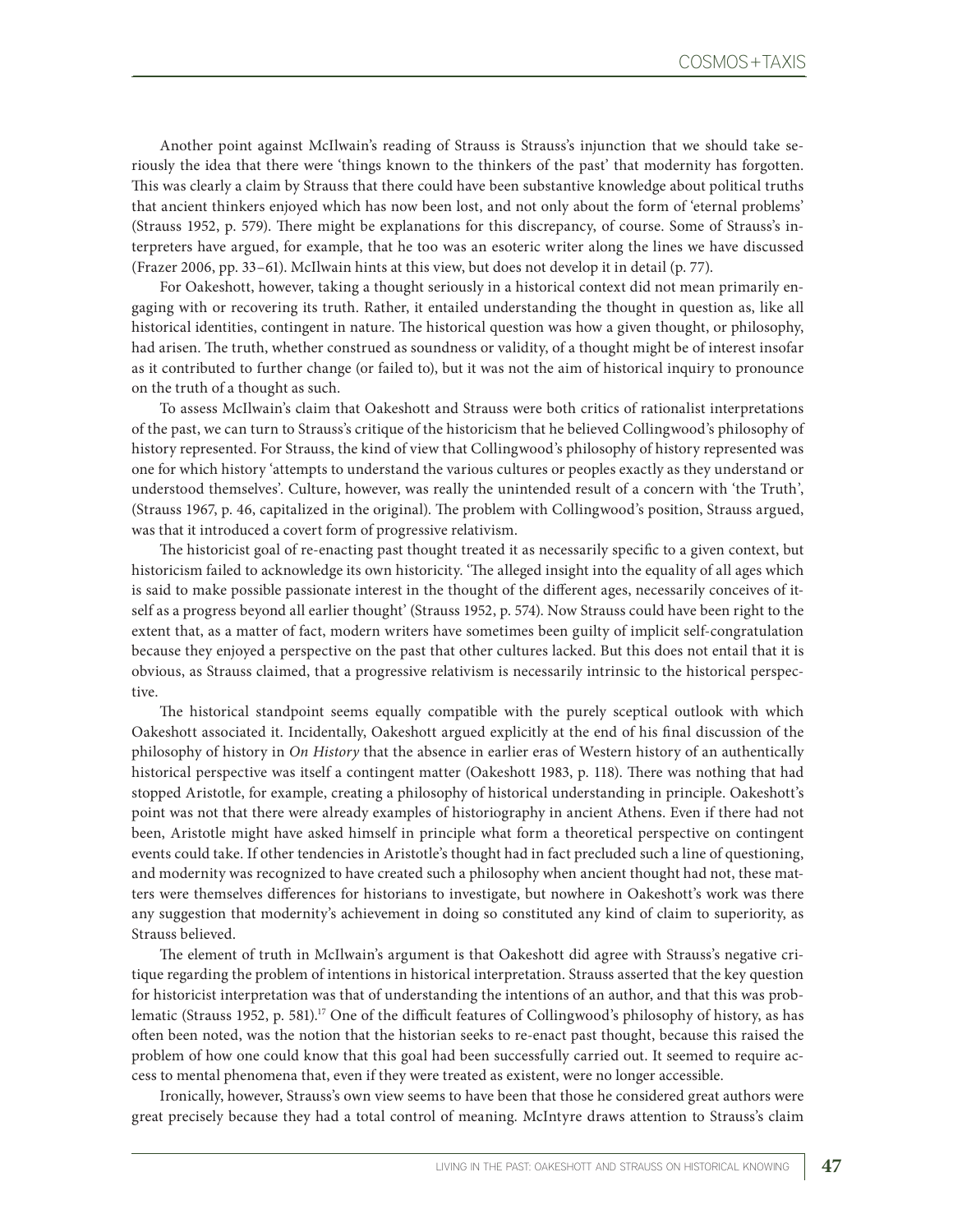that 'in a book in the strict sense there is nothing that is not intended by the author' (Strauss 1967, p. 53; McIlwain, pp. 81–82). As McIntyre points out, though, Strauss 'offers no real explanation of what he means by intention' (p. 78). Moreover, as McIntyre also notes, this claim depends on a view of language that is entirely unsustainable. No author is exclusively in control of meaning, which is a feature of language independent of the consciousness of the individual writer. It is impossible to avoid saying more and other than what one means on any and all occasions; even if the intended meaning is successfully conveyed, other meanings may go along with it, regardless of what the author intends.

Oakeshott, like Strauss, was explicitly critical of the attempt to tie historical meaning to intention (Oakeshott 1952, pp. 276–77). The historical events that historians inferred from evidence might include some reference to intention as part of the process of research, but an historical event as he conceived it was nobody's experience. Indeed, an authentically historical understanding of a set of past events was something that no-one who actually participated in them could have by definition. Even if someone who had participated in events later wrote a history of them, they would effectively have to treat themselves in the third person, and regard their own memories as just one more piece of evidence, to be studied not for their credibility as testimony (as might be the case in legal proceedings) but with respect to the question of how such a representation of events had arisen. Oakeshott wanted to insist on the distinction between what he called the practical past of lived experience (which he was happy to accept as a feature of a Heideggerian phenomenology of the lifeworld in which we necessarily occupy a futurally-oriented present) and the theoretical, historical, standpoint (Oakeshott 1983*,* pp. 20–27).

Oakeshott's philosophy of history, however, did not enjoin historians to treat certain thinkers as special, or to presuppose that they wrote in a certain way. We have seen that he was prepared to entertain something like Strauss's argument in favour of the view that a certain thinker had an esoteric doctrine, but he did not elevate this into a principle. As McIntyre puts it, 'historians are quite aware of the possibility that past writings are written in code, but whether or not it is so is an historical question easily handled by normal means of contextual analysis' (McIntyre 2010, p. 82). More generally, Oakeshott was arguing for a difference between two things that Strauss effectively treated as synonymous, namely, historicity, which he took to refer to the inherent temporality of experience, and historicality, which he defined in effect as the theoretical investigation of past historicity. These, Oakeshott insisted, were not the same thing, even if historicality was itself subject to historicity, so that, for example, there is a history of historiography.

Strauss's solution to the problem of progressive historicist rationalism was to replace it with another story of the same kind, whereas Oakeshott's distinctions allowed him to liberate historical interpretation from the kinds of psychological and progressive arguments that Strauss found problematic without needing to resort to the 'reverse whiggism of [Strauss's] tale of the declension of political philosophy from a prelapsarian state of Platonic bliss to its current wallowing in the slough of Heideggerian despond' (McIntyre 2010, p. 86). Oakeshott's distinctions were the basis of what McIntyre finds 'a consistent, coherent, and for the most part compelling account of the logic of historical explanation.' On the other hand, McIntyre argues that 'Strauss's work offers very little to those who are interested in the logic of historical explanation, other than a series of unsupported assertions concerning intentionality and an obscure and poorly constructed argument about the connection between philosophy, politics, and esoteric writing' (p. 100).

Even if McIlwain's attempt to defend Strauss fails, it is to his credit that he has not simply ignored scholars like Boyd and McIlwain who have compared Strauss unfavourably with Oakeshott. On the whole, however, he ignores most of Strauss's contemporary critics. There is no discussion at all of the most devastating recent critique, mounted by Adrian Blau. Blau argues (like McIntyre) that Strauss naively assumes the possibility of what Blau calls 'perfect speech', typically 'analyses similarities, but not differences', and is guilty of 'overstating the certainty of inferences, and only citing evidence which fits a claim' (Blau 2012, p. 145). While Blau acknowledges that Strauss was 'superb at spotting odd disparities' in texts, Strauss was too quick to assume they were deliberate.

Strauss, Blau notes, 'thinks dichotomously: a writer either intends every detail or is deeply inept.' But this dichotomy is a false one. Even great philosophers can be ambiguous and make mistakes. Strauss also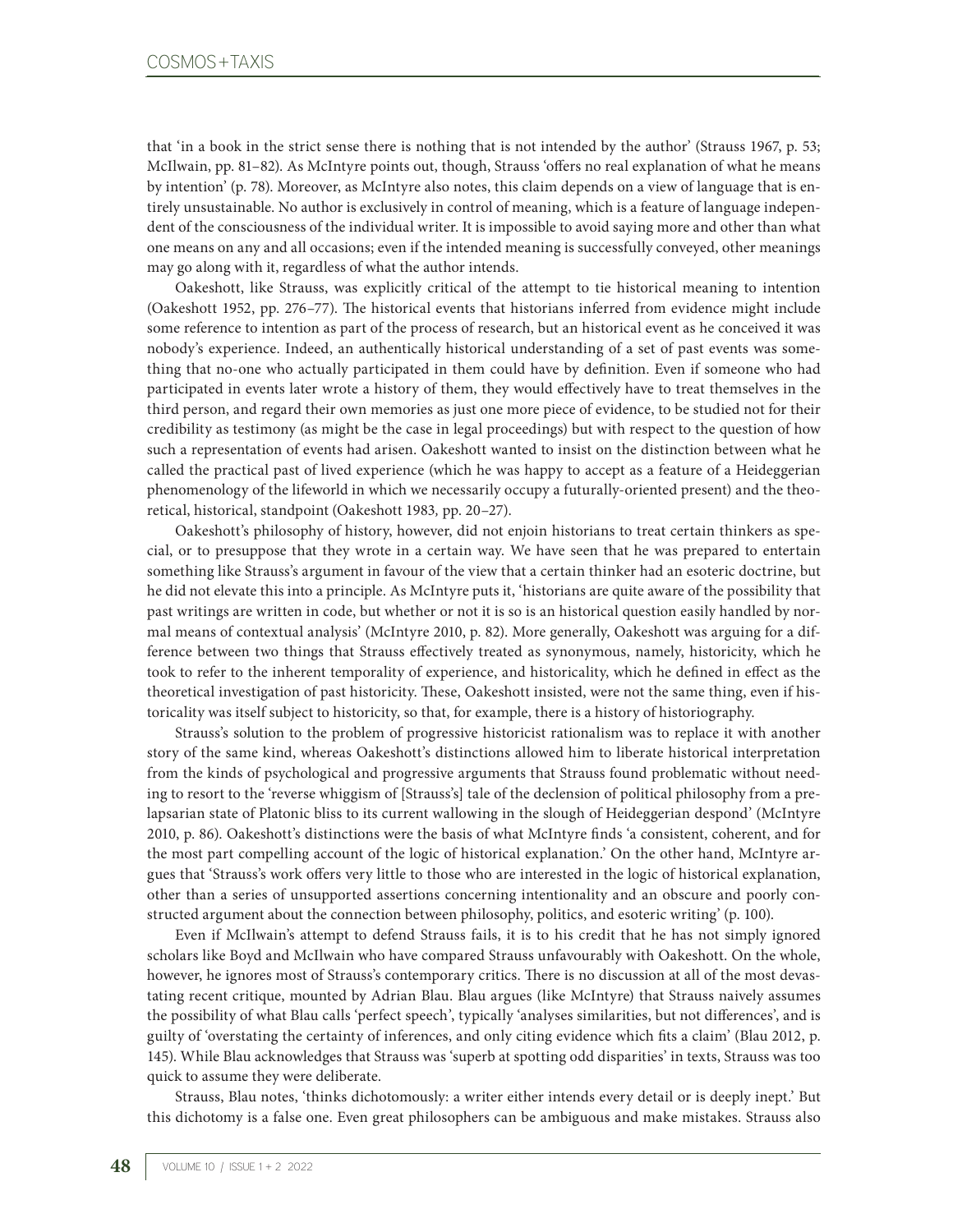made contentious interpretative assumptions, for example that 'hidden arguments are often central—the middle example, or an idea in the center of a chapter' (Blau 2012, p. 147). This, however, was entirely arbitrary, and in effect licensed Strauss to find esoteric meanings wherever he was so inclined. Again, while Strauss was right to think that interrogating an author's silences on a topic could be a useful line of inquiry, he was wrong to assert, as he did with Spinoza, that such silences can be assumed to have been deliberate in the absence of other evidence (Blau 2012, p. 149).

The most serious problems with Strauss's work, according to Blau, relate to his numerological approach. Strauss saw significance in the fact that the three chapters in Machiavelli's *Discourses* which start with quotations from Livy are each exactly twenty chapters apart, but Blau points out that the simplest explanation of this is simple randomness (Ibid.). As with Strauss's approach esoteric meaning more generally, the point is not that numerological explanations are always wrong. It is unlikely that it is purely the result of chance that Machiavelli's *Discourses* has the same number of chapters as Livy's *Histories*, Blau concedes. But it is far too easy to concoct baseless readings. As a methodological *reductio ad absurdum*, Blau offers his own prophetic numerological interpretation of Hobbes according to Straussian principles in order to 'prove' that *Leviathan* and *Behemoth* include a foretelling of Beethoven's future career (Blau 2012, p. 153).

There is, of course, nothing as ridiculous as this in Strauss himself, or in McIlwain. Blau's point is rather that a combination of interpretative naivety and philosophical dogmatism, where dogmatism means that certain ideas go unquestioned, tends to result in exaggerations, distortions, and misrepresentations in an effort to vindicate a pre-determined point of view. Unfortunately, these tendencies are clearly visible in McIlwain's handling of Oakeshott. For example, early in *On Human Conduct*, Oakeshott compared his own conception of understanding with Plato's, using a re-telling of the myth of the cave in the *Republic*. The myth of the cave was also significant for Strauss, who as McIlwain points out, interpreted modern culture as a 'second cave' (p. 92).

Here again the difference between Oakeshott and Strauss was instructive. Whereas for Strauss both caves, Platonic and modern, were places from which at least those who could ought to be seeking to escape, for Oakeshott Plato had been mistaken to dismiss cave-knowledge as 'nescience'. Where Plato saw a form of understanding 'so minimal that he is disposed to write it off', Oakeshott found 'a conditional understanding of the world, valuable so far as it goes, and indispensable in the engagements of practical life' (Oakeshott 1975, p. 27). Platonic theoretical knowledge was not a substitute for the knowledge of the cavedwellers in the way that Plato imagined, even though it enjoyed a greater level of self-consciousness.

What Oakeshott never does anywhere in this account, however, is to say how much he 'admired the solid manliness of the cave dwellers', a view that McIlwain attributes to him without any textual support whatsoever (p. 185). This is presumably McIlwain's rendering of Oakeshott's description of the cave-dwellers as 'sagacious and knowledgeable persons', but Oakeshott's account is not gendered, and does not relate to the ethos of the cave dwellers. It exclusively addresses the adequacy of practical knowledge for its own purposes. 'Manliness' is, however, the subject of a book by another Straussian, Harvey Mansfield, in which the quality of *thumos* or spiritedness described by Plato is represented as a mostly male endowment that defies scientific understanding (Mansfield 2006). Whatever the merits of Mansfield's work (and there are doubtless real issues to do with the idea of a gender-neutral society that he sets out to criticize), it belongs to the context of American neo-Straussianism, for which a concern with the alleged creeping corruption of American character has been a dominant theme. McIlwain foists it, wholly groundlessly, onto Oakeshott, who in reality had nothing to say on the subject.

An interpretative nadir is reached when McIlwain supports his claim that 'Oakeshott would attempt to establish a distance between his mode of poetry and . . . modern science' with a footnote—to Strauss (p. 80, n. 78). In the same passage, McIlwain asserts, giving no textual references whatever, that in Oakeshott's later writings, 'poetry begins to assume the priority which philosophy had at least nominally held', and that 'Oakeshott distinguished science based on the use of Greek reason in the analysis of natural causes and Judaic creativity through the freedom of human will and intelligence'. These are major claims, but they are made without any evidence.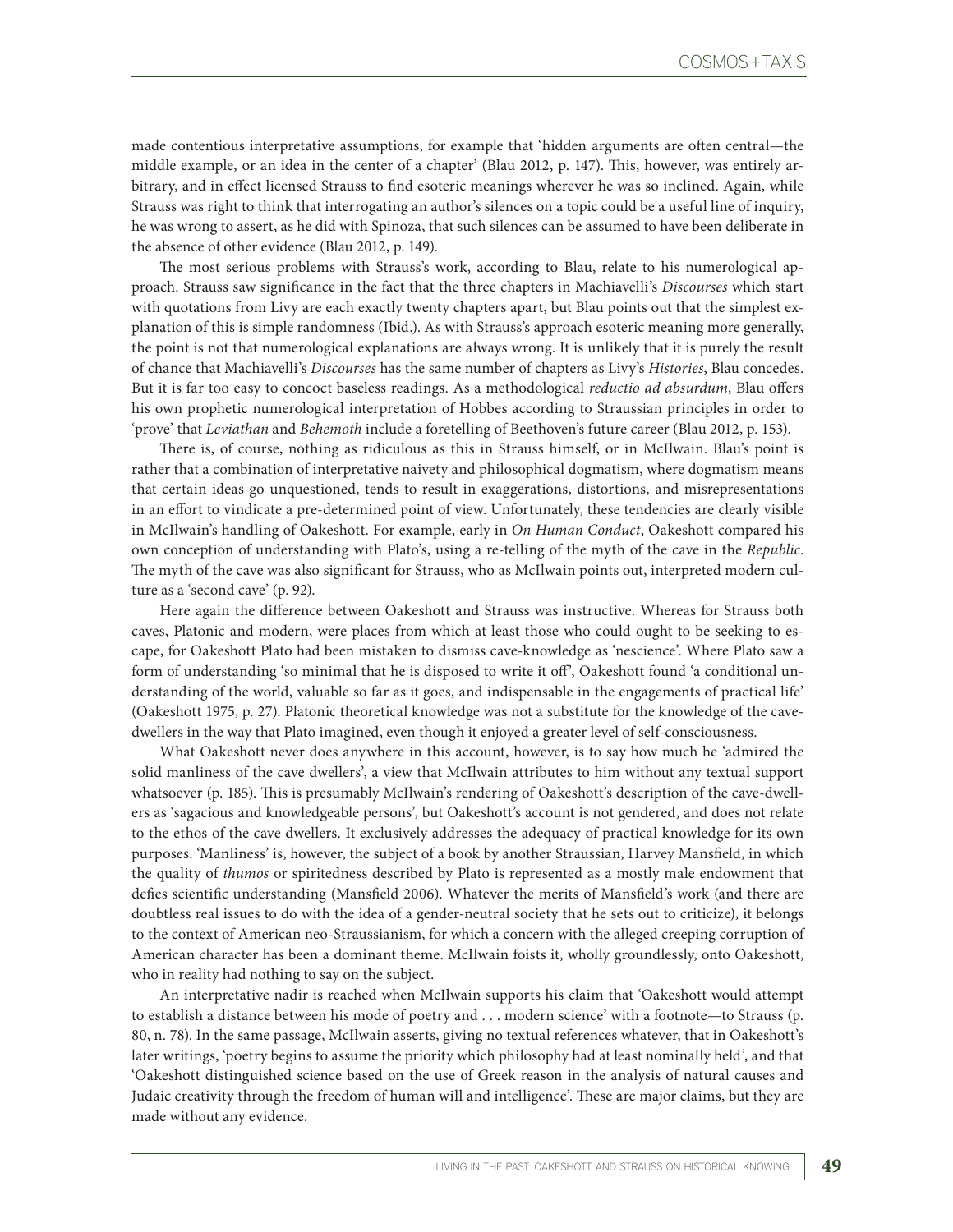The closest that we come is a reference to 'The Voice of Poetry in the Conversation of Mankind' in which Oakeshott argued that the subjects of poetic discourse were individual, whereas science was concerned with universals. This much is correct, but the attribution to Oakeshott of a contrast between Greek rationality and Judaic creativity is entirely McIlwain's own invention. It is presumably based on Oakeshott's discussion of the traditions of Reason and Nature, Will and Artifice, and the Rational Will that we reviewed above, but that discussion occurred in an entirely different context, and as we saw, was not repeated. It certainly played no role in what Oakeshott had to say about aesthetic experience.

McIlwain's approach to interpretation, then, is often authentically Straussian in a way that does him no credit. His work is repeatedly beset by the same kinds of distortions and misrepresentations that critics such as Blau have highlighted in Strauss himself, and which explain why Strauss has not, outside a small inward-facing circle of admirers, been taken seriously by the great majority of historians and philosophers as a contemporary interlocutor for over half a century. To be fair, contemporary philosophers tend to ignore both Oakeshott and Strauss, at least so far as the Anglo-American analytic community goes. Both are conspicuous by their absence from leading philosophy journals.18 As for the history of philosophy, the *Routledge History of Western Philosophy* devotes only a single mention to either thinker across all three volumes for the twentieth century (Parkinson and Shanker 1993–9). Their admirers have some grounds for thinking that this does them a disservice with respect to their historical importance. Both thinkers played a more considerable role in the intellectual life of their times than this lack of coverage would suggest.

If one were to make an argument for the continuing relevance of either, however, it is easier to make the case for Oakeshott. The modern contextualist approach to intellectual history associated with historians such as Quentin Skinner and J. G. A. Pocock began at least in part from an explicit rejection of Strauss's approach to historical interpretation. Oakeshott's analysis of the logic of the new contextualism, on the other hand, is still considered relevant by practitioners of intellectual history, and indeed superior to Skinner and Pocock's own efforts to provide a philosophical account of their approach (Thompson 2019, p. ix).<sup>19</sup> Oakeshott's theory of civil association and the rule of law also find contemporary defenders amongst scholars whose primary interests are not in his work (Dzyenhaus 2015, p. 236).<sup>20</sup> Strauss, on the other hand, is championed only by his devotees.

We began at the end; let us finish at the beginning. On the first page, the volume declares itself to be part of a series on 'Recovering Political Philosophy'. The premise of the series, that a study of classic texts can 'help to recover the classical grounding for civic reason', simply takes for granted that reason can have a ground in the first place, classical or otherwise. The editorial preface also simply asserts that the meaning of postmodernism was a 'challenge to the possibility of a rational foundation for and guidance of our political lives'. This is, at best, an oversimplification. The real motivation for postmodernism was a recognition that Nietzsche had been correct in arguing that all traditional Western foundational conceptions of reason descended from Plato were insupportable. Oakeshott was actually at one with postmodernism in realizing the need for a more pluralistic account of rationality, as witnessed by his re-telling of the story of Plato's cave. That is another reason why at least some of Oakeshott's thought remains relevant. But this was something Strauss rejected, because he was in thrall to a nineteenth-century German story about the lost unity of the now intellectually and morally fragmented West.

This story has long been exposed for the Romantic myth that it is, and it now only appeals to believers. McIlwain's vocabulary of spiritual stages and towering figures marks his book as fundamentally a work not of intellectual history but hagiography. It is erudite but naïve: where it should be sceptical, it is fundamentally uncritical. It leaves unquestioned various dogmatic positions that do not bear scrutiny, and misreads and fabricates in order to support them. This approach was characteristic of Strauss himself, whose contemporary appeal is now restricted mostly to an audience that seeks a vindication of beliefs, often religious in nature, already held on other grounds.

Indeed, McIlwain's main reference points, it is fair to say, are themselves Straussians who venerate Strauss as a figure with the answers to the problems of modernity. The other series editor for this Palgrave volume, it is worth noting, is Timothy Burns, who, like Pangle, is closely associated with the study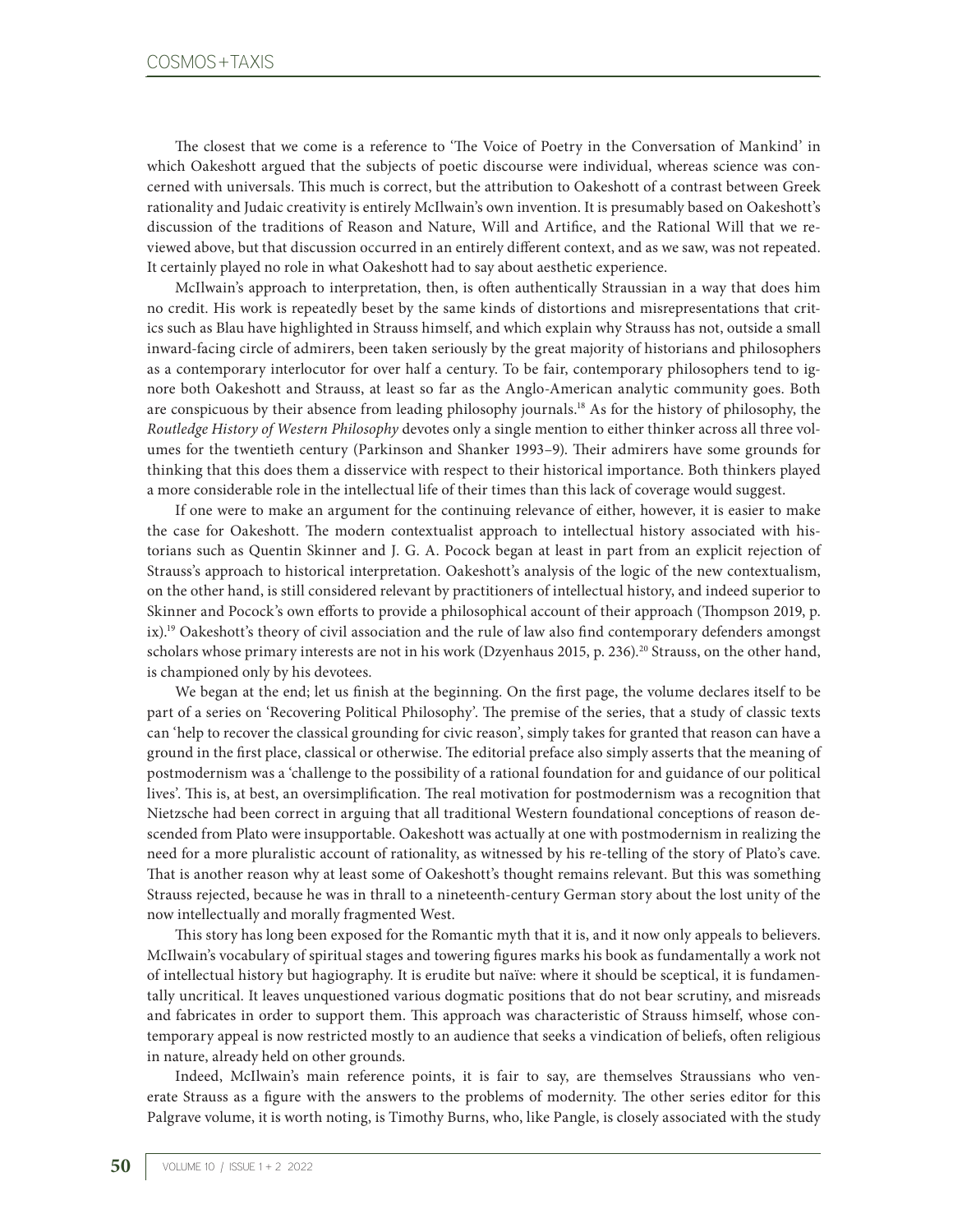of Strauss. McIlwain cites them both extensively, along with other notable American Straussians such as Steven B. Smith, who thinks that the aim of scholarship should be to 'preserve modernity from its self-destructive inner tendencies' (Smith 2016, p. xii). But Strauss's contemporary followers, in their eagerness to share 'the Truth' with us, to correct our failings, and to exhort us (to 'manliness', for example), have repeatedly mistaken the lectern for a pulpit.

Those who imagine that they too would enjoy a view from towering heights will doubtless appreciate following McIlwain through his eminently readable pages; the book will surely be enthusiastically received and heaped with praise by the converted. Unbelievers, on the other hand, who have no need for a theodicy and do not want philosophers like Strauss (or Oakeshott, though he had no predilections in that direction) to legislate for them, will experience the kind of sympathetic embarrassment occasioned by witnessing a brave but doomed attempt to revive one of the twentieth century's definitively outmoded fashions.<sup>21</sup>

## NOTES

- 1 Unless specified, all citations refer to McIlwain 2019.
- 2 'The essence of nihilism *is* historically as metaphysics'.
- 3 Strauss and Kojève knew one another well in Paris in the early 1930s; see Strauss 2000.
- 4 'Kant approved of a republican constitution because he believed that a government of this kind would automatically pursue peace; and Tom Paine approved of a democratic constitution because he believed that a democratic government would confine its activities within the limits he approved . . . But both Kant and Paine were in error, not merely in respect of their empirical expectations but in respect of the logical relations between the constitutions and the pursuits of governments' (Oakeshott 1993, pp. 9–10).
- 5 'what is called "the will" is nothing but intelligence in doing', and '*respublica* cannot be acknowledged to have authority . . . on account of being identified with . . . a so-called "general" will' (Oakeshott 1975, pp. 39, 152).
- 6 Michael Oakeshott to Patrick Riley, 28 February 1985, Oakeshott archive, LSE 15/2/6.
- 7 Nietzsche (1999, p. 21) argued that 'Dionysiac music . . . elicited terror and horror' but that at the same time it enabled a 'complete unchaining of all symbolic powers' and held out the promise of 'the destruction of the veil of maya, one-ness as the genius of humankind, indeed of nature itself.'
- 8 'an extraordinary teleology . . . innate only in our Europe . . . is most intimately connected with the eruption (or the invasion) of philosophy and of its ramifications, the sciences, in the ancient Greek spirit.'
- 9 van Norden points out that 'when European philosophers first learned about Chinese thought in the seventeenth century, they immediately recognized it as philosophy'.
- 10 Emphasis in original. Brague broadly agrees with Strauss's argument that European culture is the product of a 'fecund and even constituent conflict' between pagan and Judaeo-Christian culture (p. 26) but does not make the claim that ancient culture contains lost insights in need of recovery and argues that it is ultimately Christianity that supplies the form though not the content of contemporary European culture.
- 11 See for example: 'an entity called "the European intellectual tradition" stretching back to the ancient Greeks is a fabrication of relatively recent European history'.
- 12 Plato, *Republic,* 517d, where noetic knowledge is said to be the study of the divine.
- 13 The passage is quoted in both McIlwain 2019, p. 106 and Boyd 2008, p. 712.
- 14 'the temptation remains to seek a more general explanation of this ambivalence [in the character of a modern European state] than a historical understanding can provide'.
- 15 Freeden argues for a 'crucial triple distinction between the practice of political and ethical philosophizing, constructing political theories, and engaging with the social world'.
- 16 'Once all metaphysical and ethical views can be assumed to be, strictly speaking, untenable, that is, untenable as regards their claim to be simply true, their historical fate necessarily appears to be deserved.'
- 17 'The guiding question of the historian who wants to use Herodotus, for example, must become, for some considerable time, the question as to what question was uppermost in Herodotus' mind, i.e., the question of what was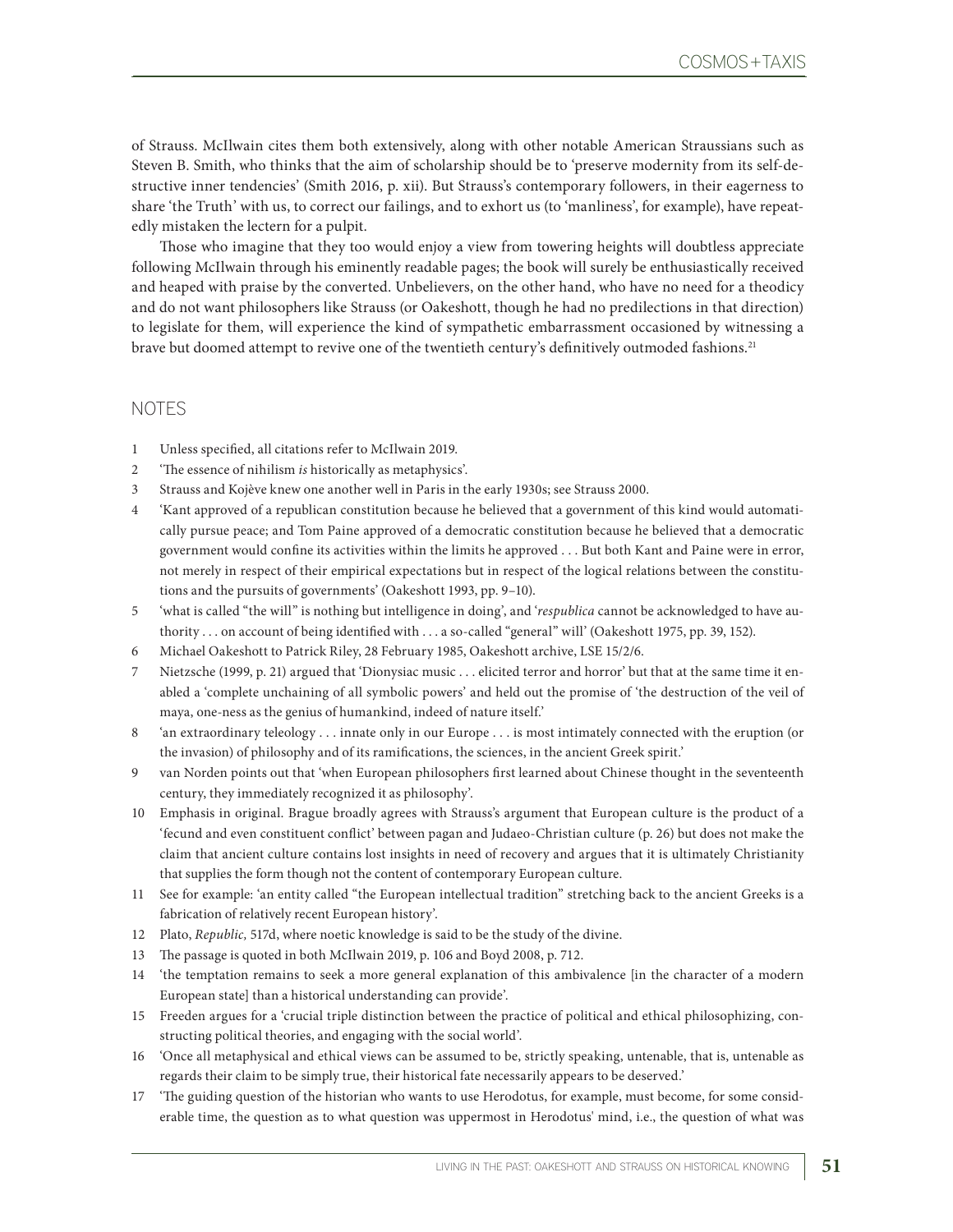the conscious intention of Herodotus, or the question regarding the perspective in which Herodotus looked at things'.

- 18 A search of the top thirty-five philosophy journals according to the Leiter report [\(https://leiterreports.typepad.](https://leiterreports.typepad.com/blog/2018/11/best-general-journals-of-philosophy-2018.html) [com/blog/2018/11/best-general-journals-of-philosophy-2018.html\)](https://leiterreports.typepad.com/blog/2018/11/best-general-journals-of-philosophy-2018.html) shows only the *Review of Metaphysics* has featured articles on Strauss since 2000. Oakeshott does not appear to have figured in any of them at all.
- 19 'the most comprehensive, critical analysis of the logic of this new historical attitude was Michael Oakeshott's'.
- 20 Dzyenhaus calls Oakeshott's essay on 'The Rule of Law' in *On History* possibly 'the most important contribution on its topic since . . . the Second World War'.
- 21 I am grateful to Linh Mac for comments on an earlier version of this paper.

## **REFERENCES**

Blau, Adrian. 2012. Anti-Strauss. *The Journal of Politics*, 74(1): 142–155.

- Boucher, David. 2005. Oakeshott, Freedom and Republicanism. *British Journal of Politics & International Relations*, 7(1): 81–96.
- Boyd, Jonathan A. 2008. The Lion and the Ox: Oakeshott's Engagement with Leo Strauss on Hobbes. *History of Political Thought*, 29(4): 690–716.
- Brague, Rémi. 2002. *Eccentric Culture A Theory of Western Civilization*. Tr. Samuel Lester. South Bend: Saint Augustine's Press.
- Chakrabarty, Dipesh. 2000. *Provincializing Europe Postcolonial Thought and Historical Difference.* New Jersey: Princeton University Press.
- Dzyenhaus, David. 2015. Dreaming the Rule of Law. In: David Dzyenhaus and Thomas Poole (eds.), *Law, Liberty and State: Oakeshott, Hayek and Schmitt on the Rule of Law*. Cambridge: Cambridge University Press.
- Farr, Anthony. 1998. *Sartre's Radicalism and Oakeshott's Conservatism: The Duplicity of Freedom*. Houndmills: Macmillan; New York: St Martin's Press.
- Foster, M. B. 1965 [1935]. *The Political Philosophies of Plato and Hegel.* New York: Russell & Russell.
- Franco, Paul. 1990. Michael Oakeshott as Liberal Theorist. *Political Theory*, 18(3): 411–36.
- Frazer, Michael L. 2006. Esotericism Ancient and Modern Strauss Contra Straussianism on the Art of Political-Philosophical Writing. *Political Theory*, 34(1): 33–61.
- Freeden, Michael. 2014. *The Political Theory of Political Thinking: The Anatomy of a Practice*. Oxford: Oxford University Press.
- Geller, M. J. 2017. Debunking Ancient Jewish Science. *Journal of the American Oriental Society* (137): 393–400.
- Heidegger, Martin. 1991 [1979–1987]. *Nietzsche Volume III The Will to Power as Knowledge and as Metaphysics Volume IV: Nihilism*, ed. David Farrell Krell, trs. Joan Stambaugh, David Farrell Krell, and Frank A. Capuzzi. New York: Harper Collins.
- Husserl, Edmund. 1965. Philosophy and the Crisis of European Man. In: *Phenomenology and the Crisis of Philosophy: Philosophy as Rigorous Science and Philosophy and the Crisis of European Man*. Tr. with notes and an intro, Quentin Lauer. New York: Harper and Row.
- Jenkins, Ian. 2001. *Cleaning and Controversy: The Parthenon Sculptures, 1811–1939*, British Museum Occasional Paper No. 146. London: British Museum.
- Kojève, Alexandre. 1980 [1969]. *Introduction to the Reading of Hegel Lectures on the Phenomenology of Spirit Assembled by Raymond Queneau*. Ed. Allan Bloom, tr. James H. Nichols, Jr. Ithaca and London: Cornell University Press.
- Mansfield, Harvey C. 2006. *Manliness.* New Haven and London: Yale University Press.
- McIlwain, David. 2019. *Michael Oakeshott and Leo Strauss; The Politics of Renaissance and Enlightenment*. Cham: Palgrave Macmillan.
- McIntyre, Kenneth B. 2010. What's Gone and What's Past Help . . . : Oakeshott and Strauss on Historical Explanation. *Journal of the Philosophy of History* (4): 65–101.
- Nardin, Terry. 2001. *The Philosophy of Michael Oakeshott*. University Park: Penn State University Press.
- Nietzsche, Friedrich. 1999. *The Birth of Tragedy and Other Writings*. Eds. Raymond Geuss and Ronald Speirs, tr. Ronald Speirs. Cambridge: Cambridge University Press.
- Oakeshott, Michael. 1936–7. Dr. Leo Strauss on Hobbes. *Politica* (2): 364–79;
- . 1937. Review of Leo Strauss, The Political Philosophy of Hobbes. *Philosophy* (12): 239–41.
- . 1952. Review of W. H. Walsh, *An Introduction to Philosophy of History*. *Philosophical Quarterly* (2): 276–77.
- . 1961. The Masses in Representative Democracy. In: Albert Hunold (ed.), *Freedom & Serfdom: An Anthology of Western Thought*. Dordrecht: D. Reidel.
- . 1975. *On Human Conduct*. Oxford: Clarendon Press.
- . 1983. *On History and Other Essays.* Oxford: Blackwell.